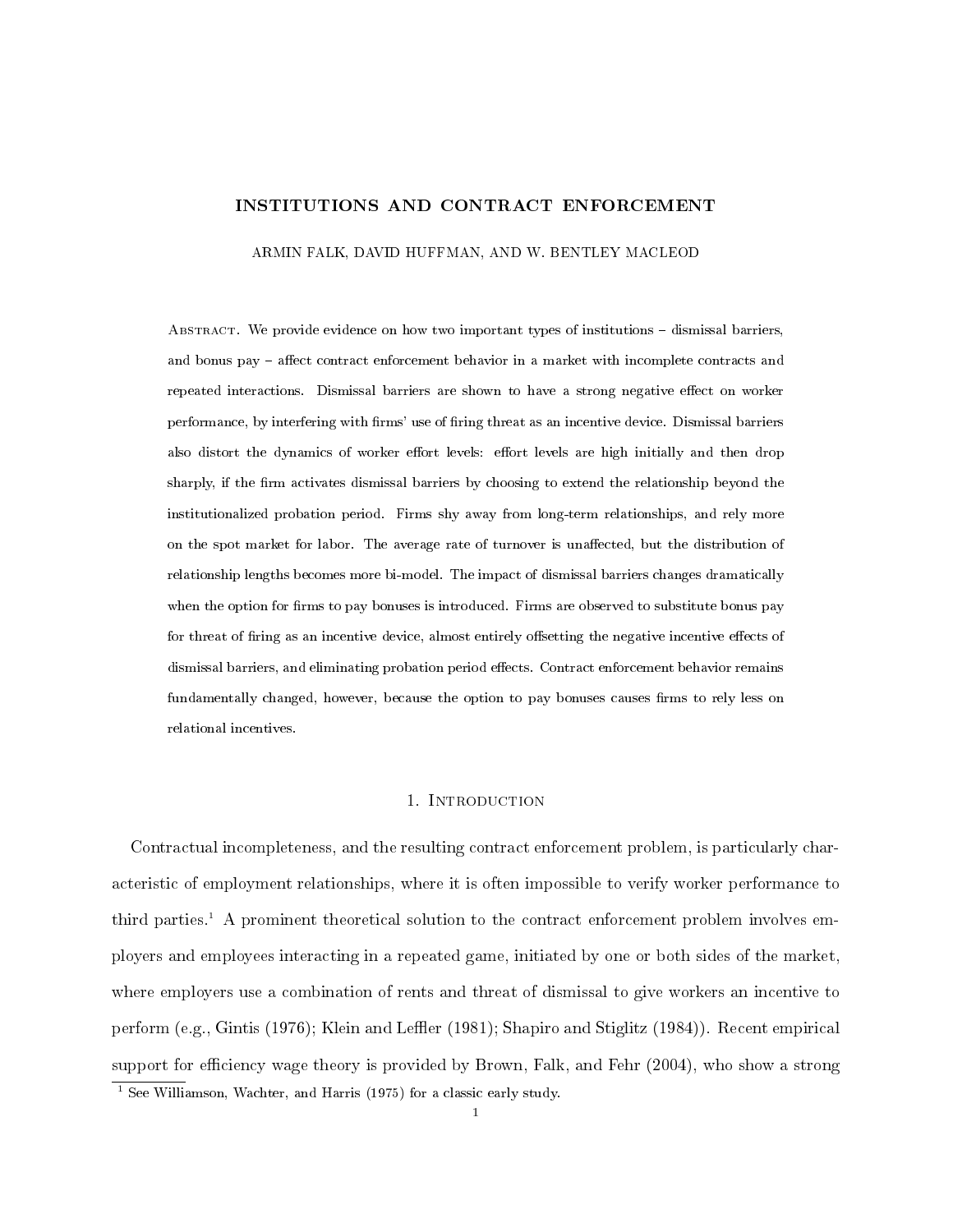effect of introducing contractual incompleteness into an experimental labor market: in the presence of incompleteness, trade tends to occur in bilateral trading islands in which firms use rents and firing threat to deter shirkers. Various econometric studies also support the view that career concerns and long-term relations have important incentive effects (see Chevalier and Ellison (1997), Chevalier and Ellison (1999), and Hong and Kubik (2003)). A crucial open question, however, is how the strategic interaction of workers and firms in such settings changes, depending on the institutions in which labor relations are embedded.

This paper provides evidence on how two particularly relevant insititutions – dismissal barriers, and bonus pay  $-$  affect contract enforcement behavior in a setting with incomplete contracts and repeated interactions. Given the theoretical and empirical importance of firing threat in such settings, dismissal barriers are likely to lead to have a profound impact on the strategic interaction of firms and workers within relationships, as well as on patterns of relationship formation. Dismissal barriers arise, for example, in the presence of employment protection legislation (EPL), where hiring a worker beyond a probation period triggers barriers to dismissal, or in the case of relationship-specific investments which raise firing costs (see Mincer  $(1962)$ ). The flexibility of the labor contract is also a key institutional feature, in particular whether firms are restricted to the wage contract focused on in the efficiency wage literature, or whether other contractual instruments such as bonus pay are also available. Previous evidence indicates that bonus pay is a credible incentive device in one-shot games, showing that firms reward performance with bonuses, and punish shirking by witholding the bonus (Fehr, Gächter, and Kirchsteiger (1997); Fehr, Klein, and Schmidt (2007)). The availability of bonus pay thus has the potential to fundamentally change firms' contract enforcement policies in a repeated game setting. Furthermore, the availability of bonus pay maybe crucial for determining the impact of dismissal barriers, to the extent that it provides firms with an alternative incentive device to threat of firing.

We begin by establishing a baseline condition, in which there are no dismissal barriers and no bonus pay. We implement the setting of Brown, Falk, and Fehr (2004), in which firms and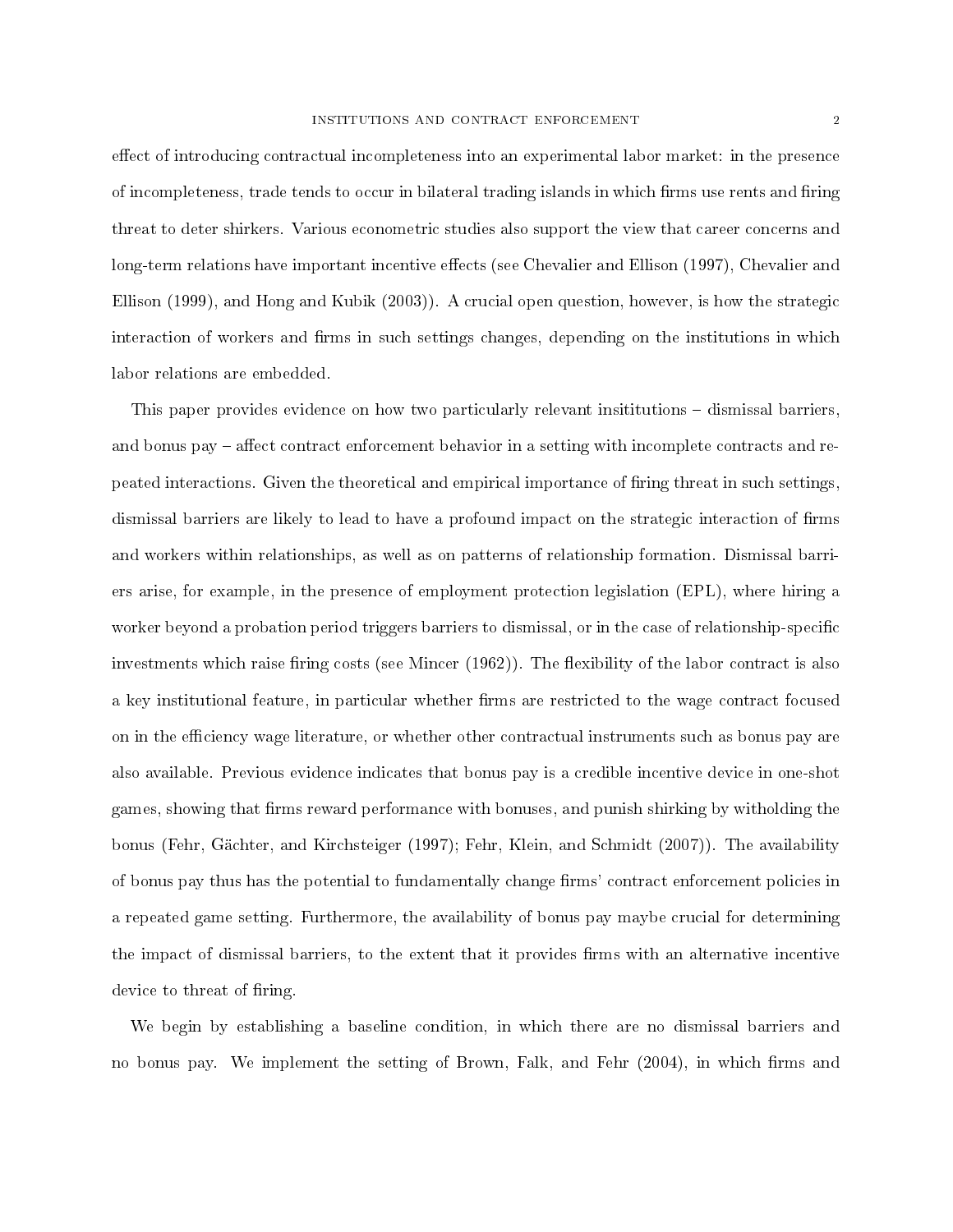workers can endogenously form long-term relationships. In our baseline treatment (T-Baseline) firms offer contracts involving a wage and a desired effort. Workers choose their effort level after accepting a contract, and effort is unenforceable. The market lasts 18 periods. Despite the contract enforcement problem, average effort levels are high. High effort levels are observed mainly in longterm relationships, where firms fire workers who do not perform, and offer rents so that threat of firing provides an incentive. In the final market period, where firing threat is no longer operative, average performance drops sharply.<sup>2</sup> These findings, which closely replicate those of Brown, Falk, and Fehr (2004), show the central importance of firing threat as an incentive device. This sets the stage for exploring our main research questions.

We implement a second treatment (T-EPL) in which there is a dismissal institution present in the market, such that only the worker can end a relationship, once the firm chooses to hire the worker a second time in a row. Firms are also restricted in their ability to lower wages once the dismissal protection takes effect, to rule out de facto dismissal by reducing wages to zero. We predict three main changes to the type of equilibrium observed in the baseline condition, all of which are supported by the data. The first is a *negative incentive effect*, due to removal of firing threat as an incentive. Consisent with this prediction, average effort levels in long-term relationships are far below those observed in the baseline condition. A second prediction is a change in the dynamics of effort provision in the form of a *probation period effect*: worker effort is predicted to be especially high in the probation period, due to the attractiveness of long-term relationships, and then to drop sharply once the worker is re-hired the second time. Indeed, we observe a strong drop in effort following the probation period, and also a large increase in the variance of effort, whereas in the baeline condition the opposite occurs. Effort is higher in the probation period than in T-Baseline,

 $2$  Given the finite game, and common knowledge that individuals are motivated solely by material payoffs, standard backwards induction arguments would imply a very different outcome, namely zero cooperation in all periods. However, a sub-population of workers is observed to put in high effort even in the final period, in response to generous wages, consistent with the presence of some types who care about fairness in addition to material payoffs. The presence of these types gives firms a reason to offer non-minimal wages in the final period, creating a finalperiod rent. Brown, Falk, and Fehr (2004) show theoretically that a sufficient number of fair types can sustain an equilibrium in which even selfish workers cooperate in early periods, motivated by future rents and firing threat, and only fair workers perform in the final period.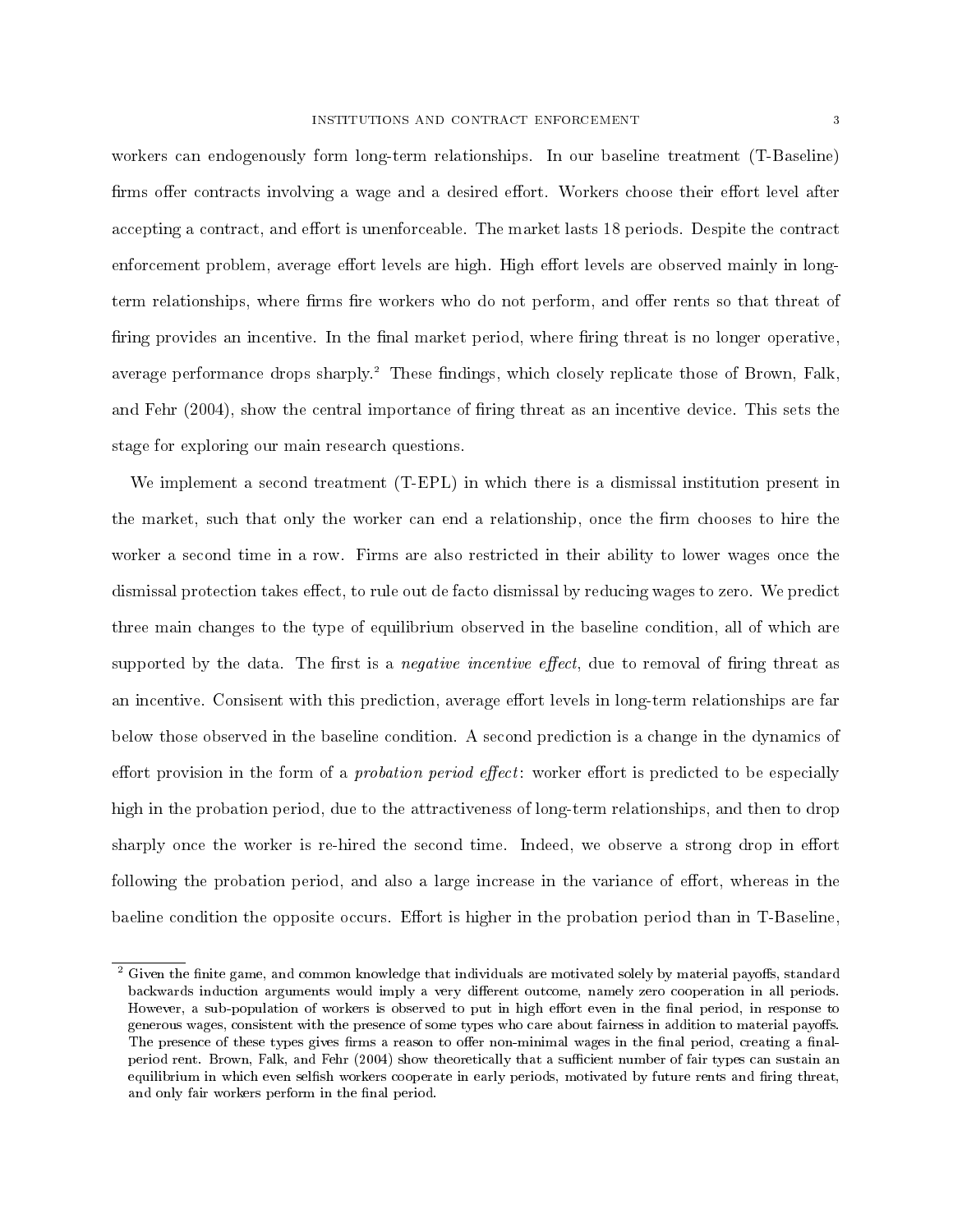and we find suggestive evidence that this mainly reflects selfish types trying to entice firms into long-term relationships, leading to adverse selection of selfish types into long-term relationships. A third prediction is a *relationship-formation effect*, such that firms are more reluctant to enter relationships, because of the negative incentive problem. The prediction for turnover, measured as the the average length of relationships, is ambiguous: the tendency to engage in more one-shot interactions is potentially offset, because the inability of firms to fire workers creates a tendency for relationships that do form to never break up. Substantially more firms adopt a policy of strict relationship avoidance in the presence of the dismissal institution, consistent with the predictions. The net effect on turnover is zero, but the distribution of relationship lengths becomes more bimodal, with more very short relationships, and also more very long relationships, compared to baseline.

In a third treatment (T-EPL-Bonus) we implement both dismissal barriers and the option for firms to offer bonuses. Firms offer a bonus as part of the initial contract, but can decide how much of a bonus to pay at the end of the market period, after observing worker performance. Like effort, bonus payments are not bound by the initial contract. The impact of dismissal barriers is dramatically altered by the presence of bonus pay, consistent with the prediction that firms use bonus pay as an alternative incentive device. Firms credibly reward worker performance by paying bonuses, and this additional incentive device essentially eliminates the problem of worker shirking in long-term relationships, despite the absence of firing threat. The probation effect also dissappears, so that effort dynamics moving from the probation period to later periods are the same as in the baseline case. Relationship formation, however, remains strongly different from baseline, with firms being much less prone to enter relationships, despite the fact that worker performance in long-term relationships is no worse than in the baseline condition. One potential explanation for this latter finding is that bonus pay causes firms to rely less on relational incentives in general, because it provides an alternative mechanism for contract enforcement.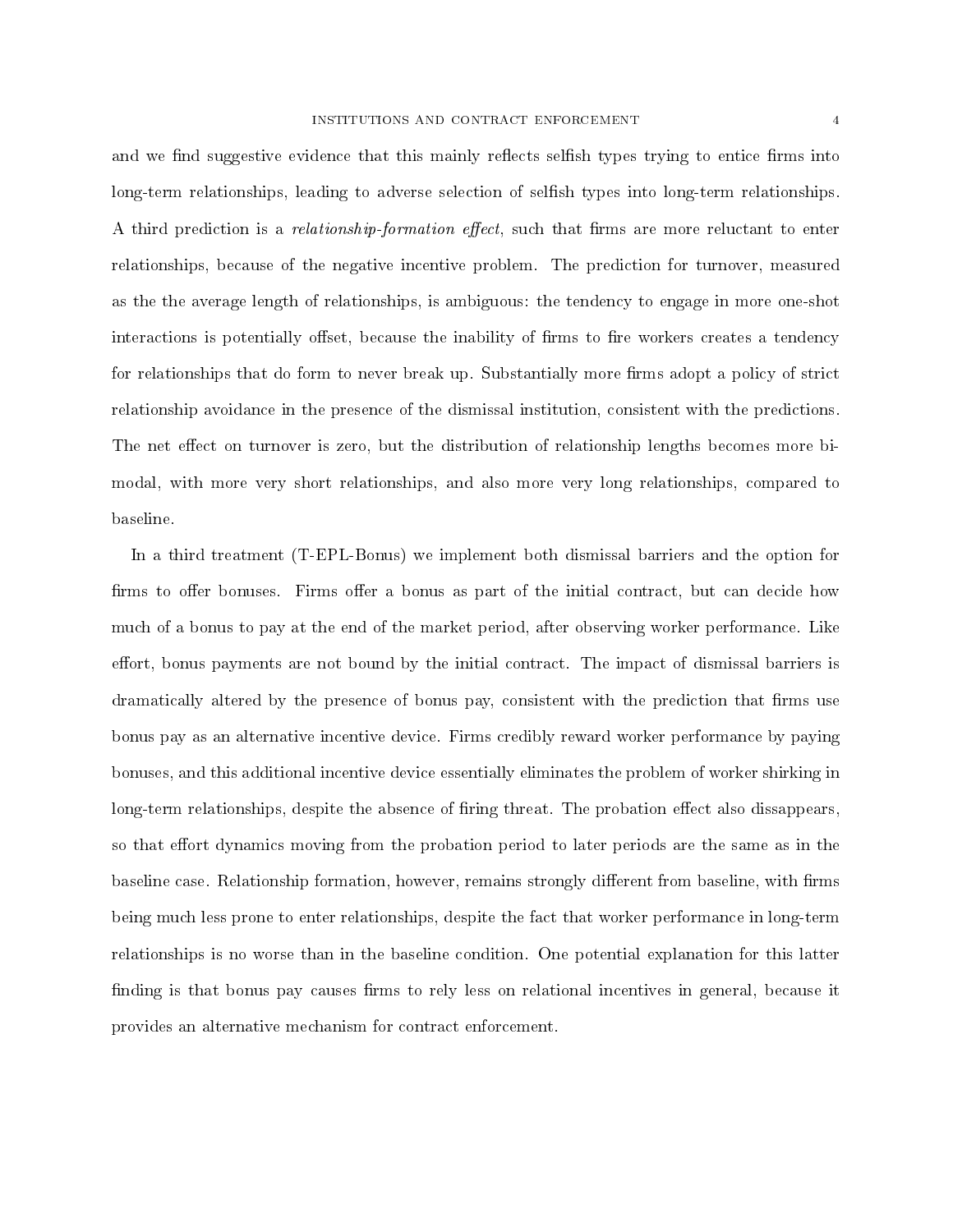This latter explanation cannot be verified without introducing a fourth treatment (T-Bonus). where there is bonus pay but no confounding effect of a dismissal institution. We briefly investigate behavior in such a treatment, comparing to the baseline case. In fact, the frequency of one-shot interactions is much higher in the market with bonus pay and no dismissal barriers than in baseline or any of the other treatments. Thus, bonus pay does appear to fundamentally change the nature of contract enforcement, causing firms to shift away from relational incentives to one-shot interactions. Although bonus pay allows firms to offset the negative incentive effects of dismissal barriers, dismissal barriers do impose a cost on firms by eliminating threat of firing as an incentive device: compared to the market with bonus pay but no dismissal insitutions, firms have to pay higher bonuses to elicit the same level of effort. Interestingly, worker performance in the market with bonus pay is better than in the baseline case for the first few market periods, but once relationships have had time to form, effort levels in baseline catch up. Thus, bonus pay per se does not have a strong advantage over relational incentives in the long run. On the other hand, our findings show that in the presence of dismissal barriers bonus pay makes a large difference for worker effort levels and market efficiency.

Taken together, the findings show that contract enforcement behavior interacts with the surrounding institutional environment in important and complex ways. For example, the negative incentive effect of dismissal barriers depends on the extent of flexibility in the contracting technology, but while increased contractual flexibility undoes some effects of dismissal barriers, in other ways contract enforcement strategies are left fundamentally changed. While institutions impose constraints on contract enforcement strategies, agents are not passive, bur rather respond by finding different avenues for solving incentive problems. In other words, understanding strategic interactions within firms requires an appreciation of the institutions in which contractual relations are embedded, and contrarywise, understanding the impact of institutions requires an appreciation of how they interact with details of the contract enforcement strategies operative at the micro level. Substantial progress has been made in previous theoretical work on the interplay of contract enforcement and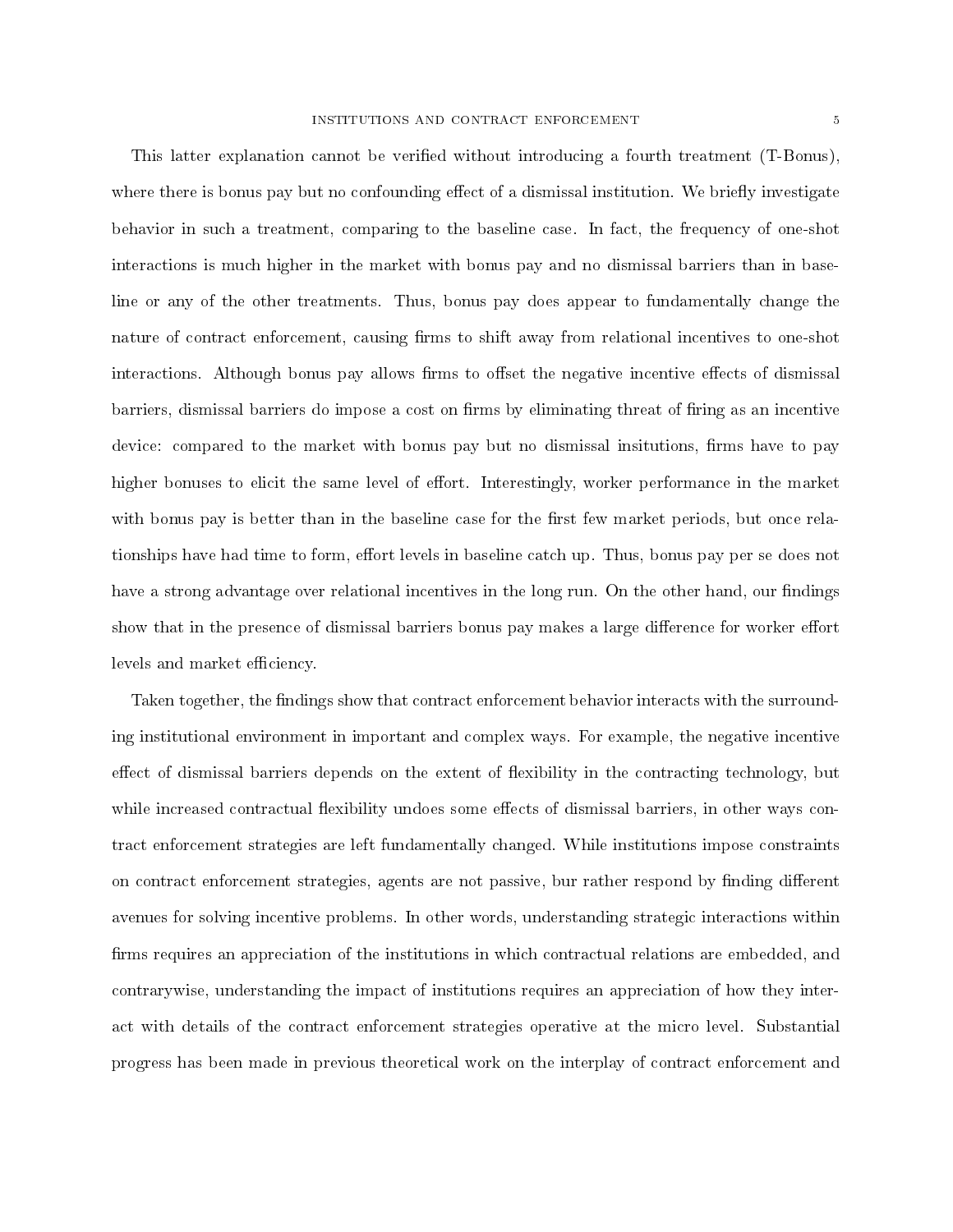institutions in repeated game settings (Gintis (1976); Klein and Leffler (1981); Shapiro and Stiglitz (1984); Bowles (1985); Bull (1987); Hart and Holmström (1987); MacLeod and Malcomson (1989); MacLeod and Malcomson (1993); MacLeod and Malcomson (1998); Baker, Gibbons, and Murphy (1994); Dixit (2003); Levin (2003); MacLeod (2005); MacLeod and Nakavachara (2007)), but empirical evidence is relatively scarce. Empirical evidence is especially important in this case, given that in repeated games there are typically a plethora of equilibria, and theory alone provides limited guidance regarding the behavior that will actually emerge (see, e.g., Fudenberg and Maskin, 1986). Experiments provide a powerful tool for studying these issues, due to the ability to observe key variables that drive contract enforcement behavior, such as rents, information conditions, worker effort levels, and worker cost functions. Experiments also offer the opportunity to implement clearly exogenous variation in institutions, something which is seldom avialable in the field (Krueger  $(1991)$ .

There is previous experimental evidence on contract enforcement behavior (e.g., Fehr, Kirchsteiger, and Riedl (1993); Fehr and Falk (1999)), but these experiments focus almost exclusively on static settings without repeated interactions, and do not allow for endogenous formation of long-term relations. While important insights are gained from one-shot interactions, the research question we address requires consideration of a setting with repeated interactions by its very nature, and thus we adopt one of the few studies to implement endogenous repeated interactions, Brown, Falk, and Fehr (2004), as a workhorse.<sup>3</sup> Our investigation of the interplay between dismissal barriers, bonus pay, and contract enforcement behavior in such a context is novel in the literature. Our results also complement previous research programs, for example research on the relative performance of bonus versus wage contracts in one-shot settings ( Fehr, Gächter, and Kirchsteiger (1997)) and Fehr, Klein, and Schmidt (2007)); we show that the relative performance of these contract forms in a repeated game setting depends strongly on the presence or absence of dismissal barriers.

The rest of the paper is organized as follows. Section 2 describes the experiment, and Section 3 outlines predictions for behavior. Section 4 presents results, and Section 5 concludes.

<sup>&</sup>lt;sup>3</sup> Wu and Roe (2007) also use this framework, but focus on varying the degree of incompleteness in contracts.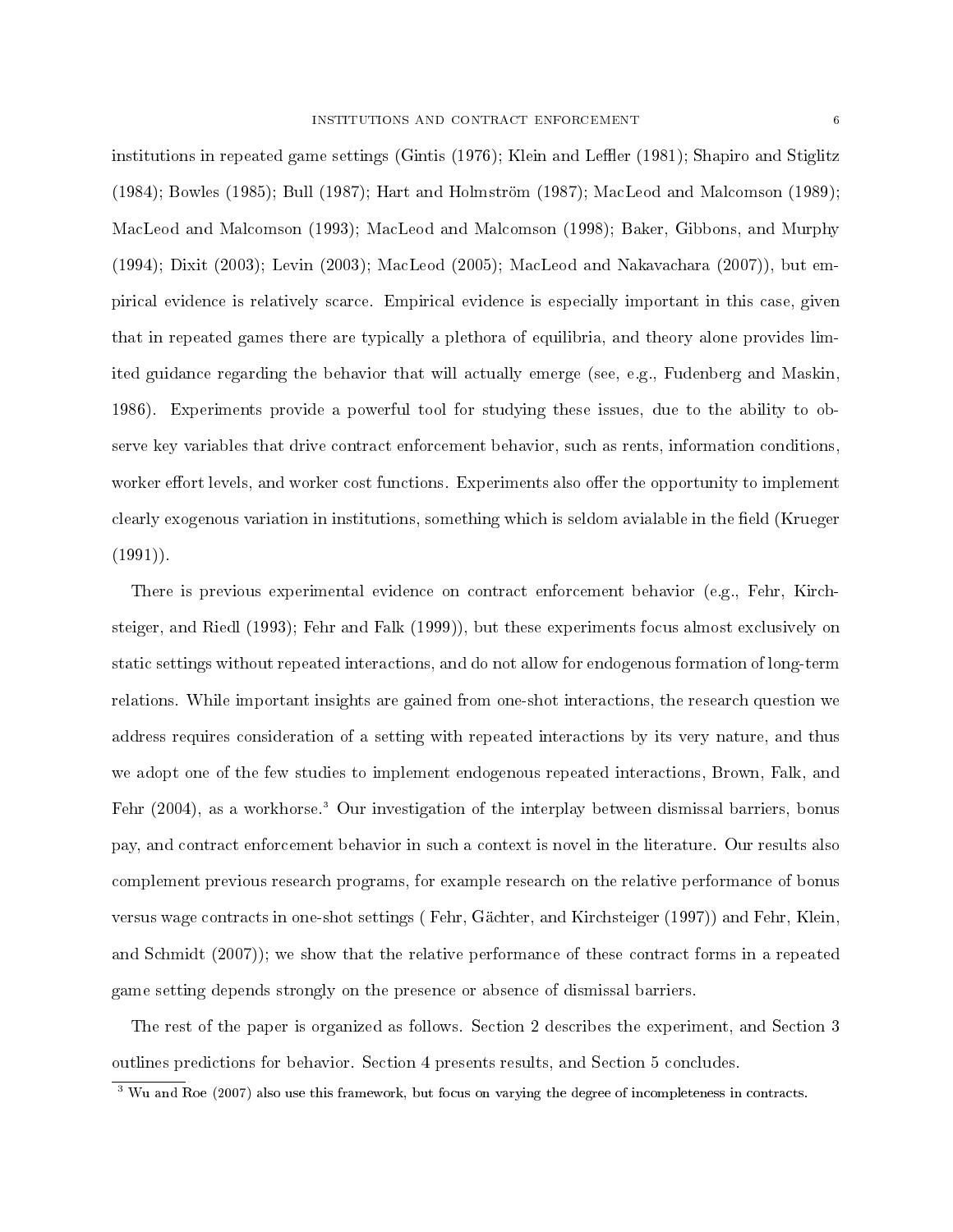#### 2. The Experiment

2.1. **Design.** The labor market operated for 18 trading periods. In each period a firm could hire at most one worker, and a worker could have at most one job. An individual period involved two or three phases, depending on the treatment. The first phase was always a market phase, in which the firms made contract offers and workers could only accept or reject. Firms could make as many contract offers as they wanted during the time limit of three minutes; if one of a firm's contracts was accepted, all of the other offers by that firm were immediately removed from the market.<sup>4</sup> In the case that a firm and a worker agreed on a contract, they entered a second phase in which the worker could decide how much effort,  $e$  to exert. In treatments where the contract offer could include an offered bonus, there was a third phase in which the firm was informed about the worker's effort choice and could decide how much of a bonus,  $b$ , to pay. Importantly, neither the worker's effort level or the firm's bonus payment were restricted by the initial contract agreement, whereas a wage specified in the agreement was binding. After the second (third) phase, the firm and worker were informed about their profits and earnings, respectively, and then a new period began.

Contract offers consisted of a wage, w, a desired effort level,  $\tilde{e}$ , and in some treatments an offered bonus,  $b$ . The offer also included the firm's ID number. Firms could make two types of contract offers during the market phase: public offers or private offers. Public offers were observed by all workers, and thus were available to any worker. Private offers were observed only by a worker specified by the firm, and thus were available only to that particular worker. In the case that a firm made a private offer, the firm specified a worker's ID number, in addition to the contract terms. Worker and firm ID numbers remained constant over the entire 18 periods, so it was possible for a firm to intentionally make a private offer to the same worker over multiple periods, and for a worker to recognize offers coming from a specific firm. This design made it possible for a firm and worker to endogenously form a long-term relationship, by choosing to repeatedly engage in private-offer contracts with each other over multiple periods. Public offers were a way for firms to engage in a

<sup>&</sup>lt;sup>4</sup> If all firms had contracts, there was no potential for further trades. Thus, the market phase was designed to end automatically after three minutes, or after the last firm had a contract offer accepted, whichever came first.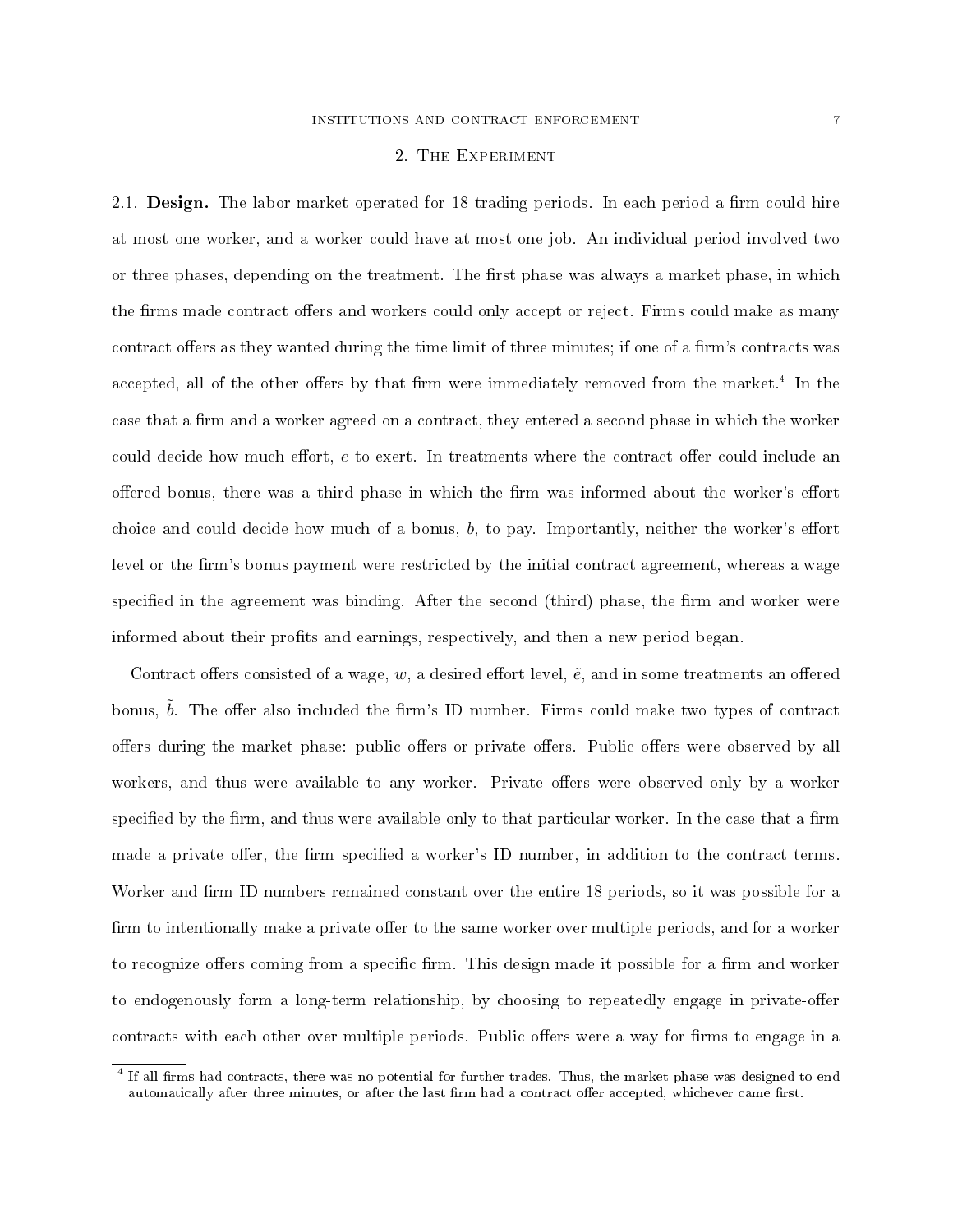spot market for labor rather than engaging in long-term relationships. During the market phase, firms were kept constantly informed about which workers had already accepted a contract, so as to avoid having firms make a private offer to a worker that was no longer available.

In treatments with the dismissal barrier institution, the firm lost the ability to fire a worker after making a second private offer in a row to the same worker. This design captures a common feature of EPL institutions, which is a specified probation period during which the firm is still able to fire the worker. It also has an analogue in situations where there are relationship-specific investments that increase firing costs, but where investments are made only after an initial probation period. In practice firms can at a cost fire workers after they are premanently employed. In our experiments we effectively set this price at infinity. In future research it would be interesting to explore the consequence of costly, but finite dismissal costs. On the other hand, a strong form of dismissal barrier such as the one we implement is useful for providing a boundary condition, and as a tough test of the ability of bonus pay to overcome the effects of dismissal barriers.

Having chosen to hire the worker again, after the initial private offer, the dismissal barrier took effect and the firm had to make an offer to that same worker at the beginning of each subsequent period until the end of the game or until the worker decided to quit. Firms in contracts affected by the dismissal barrier made their offers in a special phase before the market phase. Importantly, once the dismissal barrier was activated, the wage offer had to be at least as high as in the previous period. Some rigidity of the wage is required for a dismissal protection institution to work, otherwise a firm could effectively fire a worker by reducing the wage to zero.<sup>5</sup>

After firms had made their offers required by the dismissal barrier institution, the market period began and workers protected by the dismissal barrier could see the standing offer from their own firm, in addition to the other market activity. At any time, the worker could accept the standing offer, in which case the firm was informed. Alternatively, the worker could reject the offer by

<sup>&</sup>lt;sup>5</sup> This is known as *constructive dismissal*, and is considered illegal in any jurisdiction with employment protection. See Black's Law Dictionary.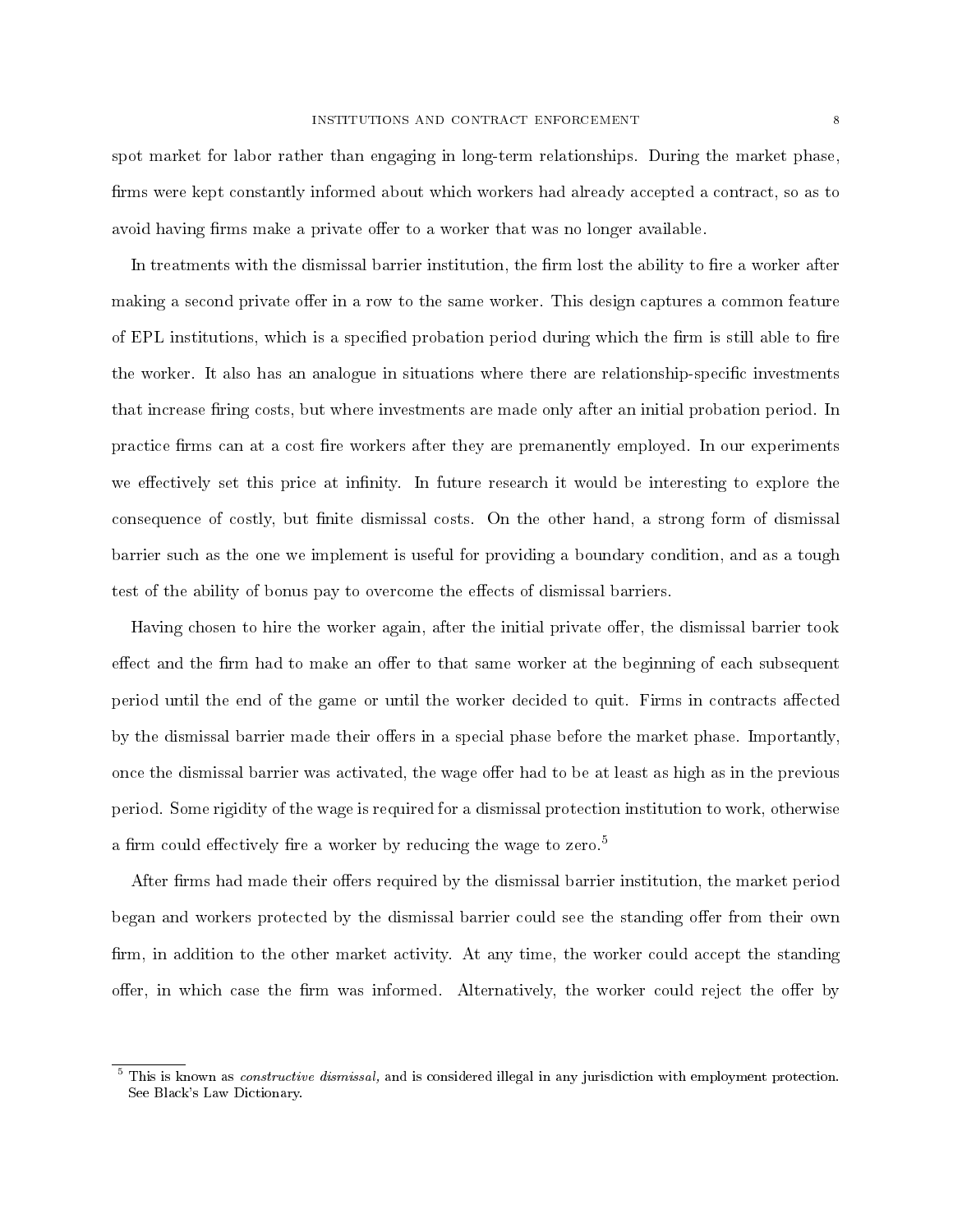|             | Common Features     | Distinguishing Features          | Sessions | Subjects |     |
|-------------|---------------------|----------------------------------|----------|----------|-----|
|             |                     | Dismissal Barrier   Bonus Option |          |          |     |
| T-Baseline  | Fixed wage          | No.                              | No       |          | 102 |
| T-EPL       | Desired effort      | $\operatorname{Yes}$             | No       |          | 102 |
| T-EPL-Bonus | 7 firms, 10 workers | $\operatorname{Yes}$             | Yes      |          | 102 |
| T-Bonus     |                     | Yes                              | $\rm No$ |          | 102 |
|             |                     |                                  | Total:   | 24       | 408 |

Table 1. Overview of Treatments

accepting another contract in the market. As soon as the worker rejected the standing offer, the firm was informed, and allowed to make offers during the remainder of the market phase.

In our design we abstract away from several issues sometimes discussed in relation to dismissal barrier institutions. The effort cost function for workers, described below, is the same across all individuals so there are no differences in ability. This allows us to focus on the moral hazard problem in terms of effort and bonus payment, without the complication of adverse selection. We also do not implement cyclical shocks to market conditions, or worker redundancies (multiple workers at one firm). This simplifies an already complex inter-temporal choice environment, and makes it possible to first understand the impact of dismissal barriers on the strategic behavior surrounding the contract enforcement problem.

We implemented four exogenous treatments, as summarized in Table 1. In a treatment called T-Baseline, contracts were wage-only. There was no dismissal barrier institution in the market, so firms could engage in as many private offers in a row with a worker as they wanted, while always having the option to fire the worker, i.e., not make the worker a private offer in the next period.<sup>6</sup> In T-EPL, contracts were wage-only, but we introduced our dismissal barrier institution. In T-EPL-Bonus, the dismissal barier institution was in effect, but firms had the option to offer a bonus, in addition to or instead of a wage. In T-Bonus, there was no dismissal barrier, but firms had the option to offer bonuses. There were 408 participants in the experiment. We conducted six market sessions for each of the four treatments, for a total of twenty-four sessions. Subjects were students

<sup>6</sup> This treatment is a replication of the ICF treatment Brown, Falk, and Fehr (2004), except that their design involved only 15 trading periods rather than 18).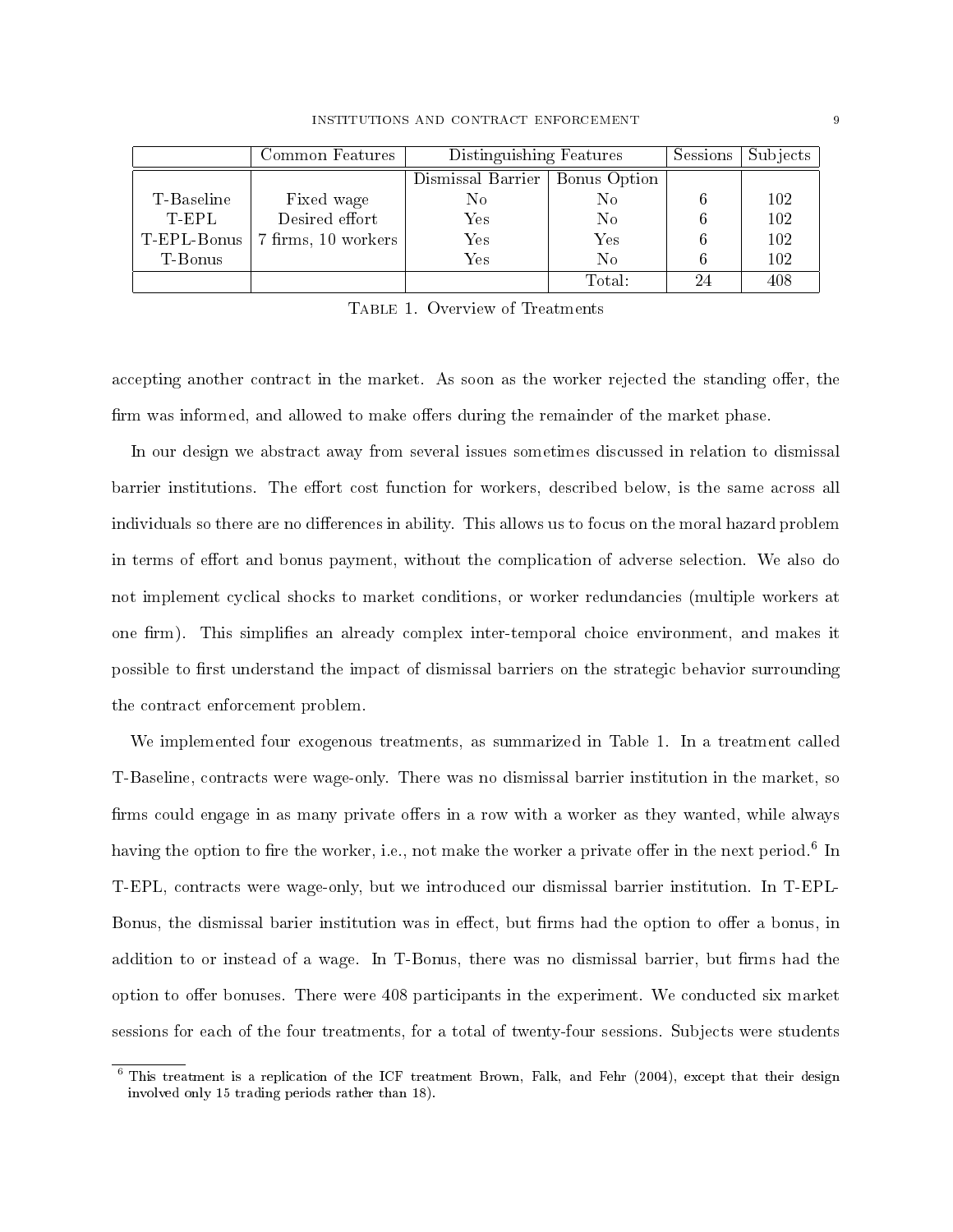at the University of Bonn, from various fields of study. No subject participated in more than one session. On average, a session lasted roughly 100 minutes, and a subject earned 25 Euros (32 USD).

2.2. Parameters, Information Conditions, Procedure, and Subject Pool. All market sessions lasted 18 periods, and had 7 firms and 10 workers. The material payoff to a firm was given by the function

(1) 
$$
\pi_f = \begin{cases} 10 \cdot e - w - b & \text{if a contract offer was accepted} \\ 0 & \text{if no contract offer was accepted} \end{cases}
$$

and the payoff function for a worker was given by

(2) 
$$
\pi_w = \begin{cases} w + b - c(e) & \text{if a contract offer was accepted} \\ 5 & \text{if no contract offer was accepted} \end{cases}
$$

where  $c(e)$  was a cost of effort function, and 5 was the unemployment benefit in the case that a worker did not engage in a trade. The wage, w, the offered bonus,  $\tilde{b}$ , and the bonus actually paid, b, could each take on an integer value  $0, 1, 2, ...$ 100. The desired effort level, and the actual effort level chosen by the worker could take on integer values  $1, 2, ..., 10$ . The effort cost function is shown in Table 2.

| - |   | ◠ |   | ۳ | $\epsilon$ |     |  |
|---|---|---|---|---|------------|-----|--|
| ◡ | ÷ | _ | _ | v |            | 12. |  |

TABLE 2. Effort Cost Schedule

The cost function is increasing and convex. Because the marginal cost of effort is at most 3, while the marginal benefit to a firm is always 10, the efficient effort level is 10.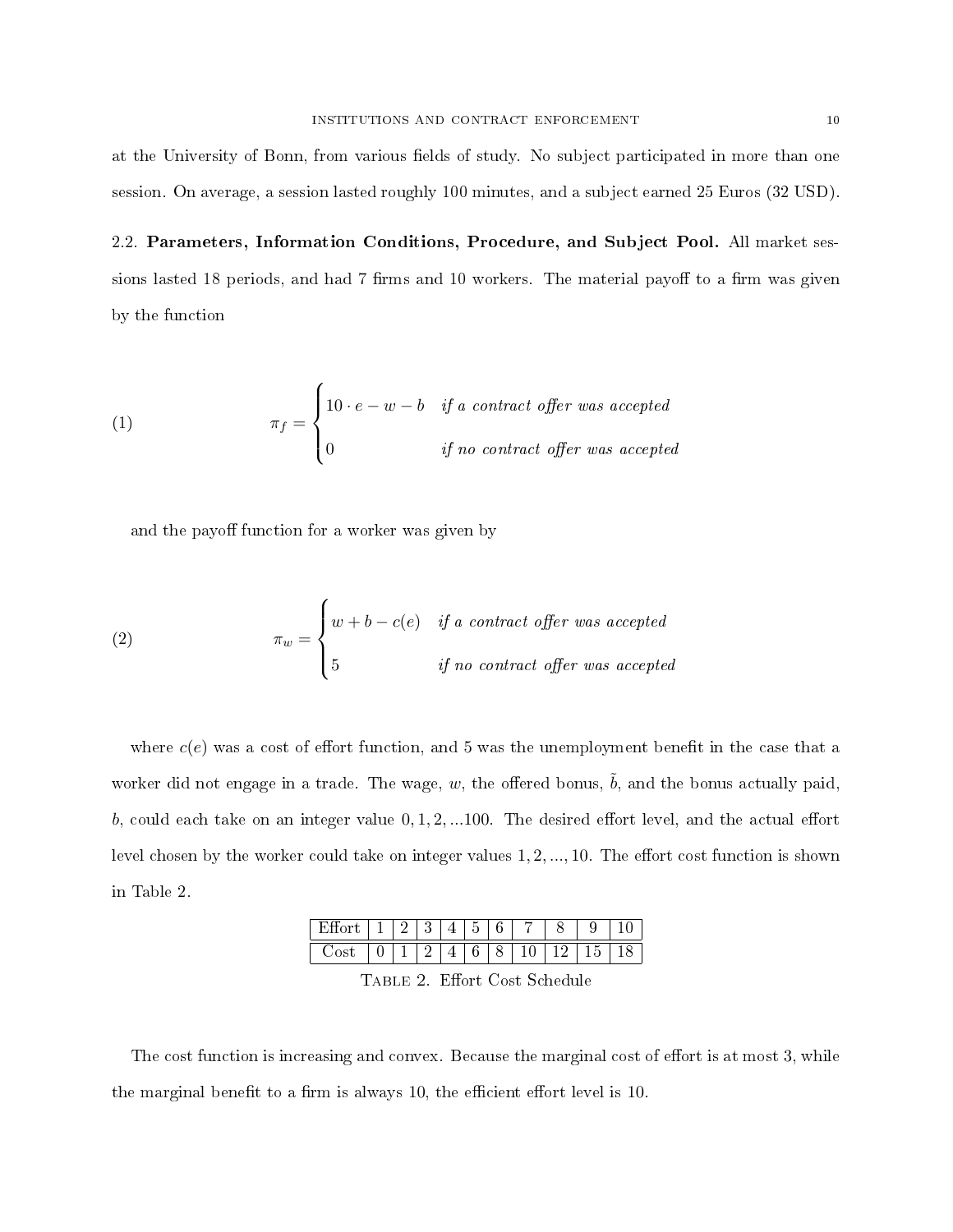Payoff functions for workers and firms, including the effort cost function, were common knowledge. Participants were aware that the market would last 18 periods. Reputations could form bi-laterally: firms learned about the effort choices of workers that they traded with, but did not observe effort choices bonus decisions, in interactions that they were not a part of; workers learned about the bonus decisions of firms that they encountered, but not about worker effort choices or firm bonus decisions in other market interactions. Firms observed all public offers on the market during the market phase. Workers were informed not only about private offers they had received, but also about all public offers on the market.

The experiment was computerized using Z-Tree software (Fischbacher (2007)). There was a practice period before the experiment began, which consisted only of a market phase but not the subsequent effort or bonus phases, to give subjects experience with the process of making and accepting offers. After the practice period, the first period of the paid experiment began. At the end of each period, a subject's period profits were summarized, along with the profits of the trading partner in the case of a trade. Subjects were also reminded of the partner's ID number, the terms of the initial contract, the actual effort choice, and the actual bonus paid. Subjects could record this information on a separate sheet of paper, ensuring that subjects were fully informed about their own trading history over the course of the experiment. The experiment was framed neutrally, in terms of buyers and sellers rather than workers and firms. Effort was referred to as quality. We adopted this framing for purposes of comparison with Brown, Falk, and Fehr (2004), but Fehr, Klein, and Schmidt  $(2007)$  show that whether one uses framing as buyers and sellers, or workers and firms, is irrelevant for behavior in this class of experimental market settings.

## 3. Predictions

If it is common knowledge that workers and firms are motivated only by material payoffs then the theory of relational contracts, such as MacLeod and Malcomson (1989), predicts that no trade would ever occur in T-Baseline. This follows immediately from the familiar backwards induction argument. In the last period of the game, period 18, the worker would never perform. This implies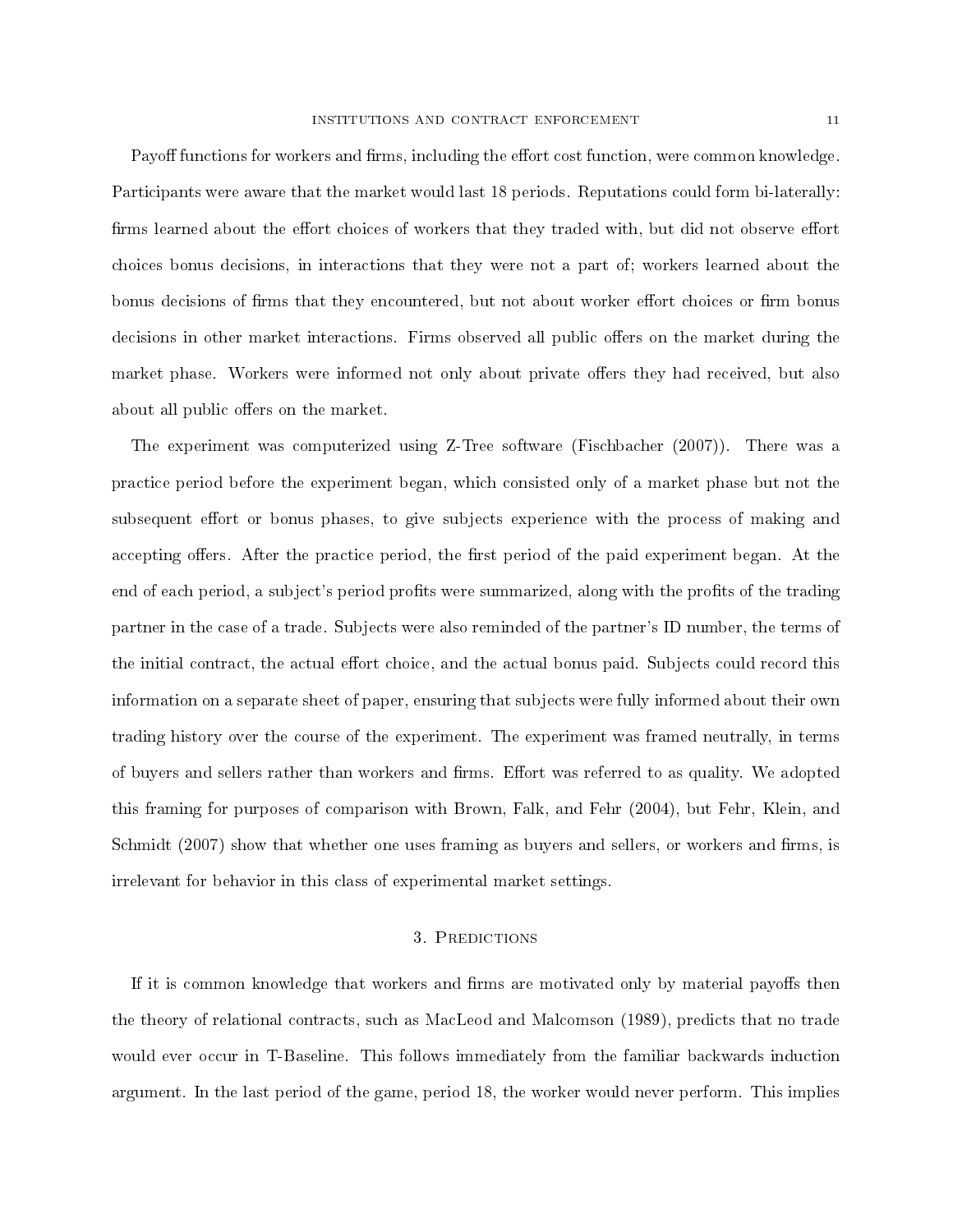that the firm would choose a wage equal to 5, the worker's outside option. This in turn implies that in the penultimate period there are no gains from continuing the relationship, and hence effort would be zero and wages would be equal to 5 in that period, and so on. Thus, a very inefficient outcome would prevail, and the resulting small surplus would be entirely claimed by the firms.

If material self-interest of firms and workers is not common knowledge, however, predictions change dramatically. Brown, Falk, and Fehr (2004) show theoretically that a sufficient number of fair-minded subjects, who respond to generous wages with high effort even in the absence of strategic incentives to do so, is sufficient to sustain an equilibrium in which all workers provide high effort levels in early market periods, and only the fair workers provide non-minimal effort in the final market period. The key mechanism for eliciting high effort from selfish workers (selfish in the sense of caring only about own material payoffs) is the existence of a rent in the final period, which arises because the presence of some fair workers makes it profitable for firms to pay generous wages even when there is no prospect for future interactions. The possibility of a future rent, and the threat of firing, discipline even selfish workers in the second-to-last period. Because only the future rent matters for selfish workers' incentives, firms could be expected to pay a low or zero rent in period 17. Given the plausible belief that the lack of a rent in the current period signals that a firm will not pay a rent in the future, however, firms will have an incentive to pay a rent even in this period. If firms pay rents in the current period, this makes it easier to enforce non-minimal effort levels in period 16, and earlier periods, because the loss from termination of the relationship invloves losing rents from multiple periods.

The model leads to several qualitative predictions for contract enforcement behavior in T-Baseline. Firms are predicted to trade repeatedly with the same worker if he performed well in the past. For this reason firms will rely on private offers, because in the case of public offers firms cannot exclude poor performers. In order for the possibility of future interactions to provide an incentive, the firm will need to pay a generous wage that offers a rent relative to being unemployed, and thus workers are predicted to gain some of the surplus from trade. Some workers are predicted to perform well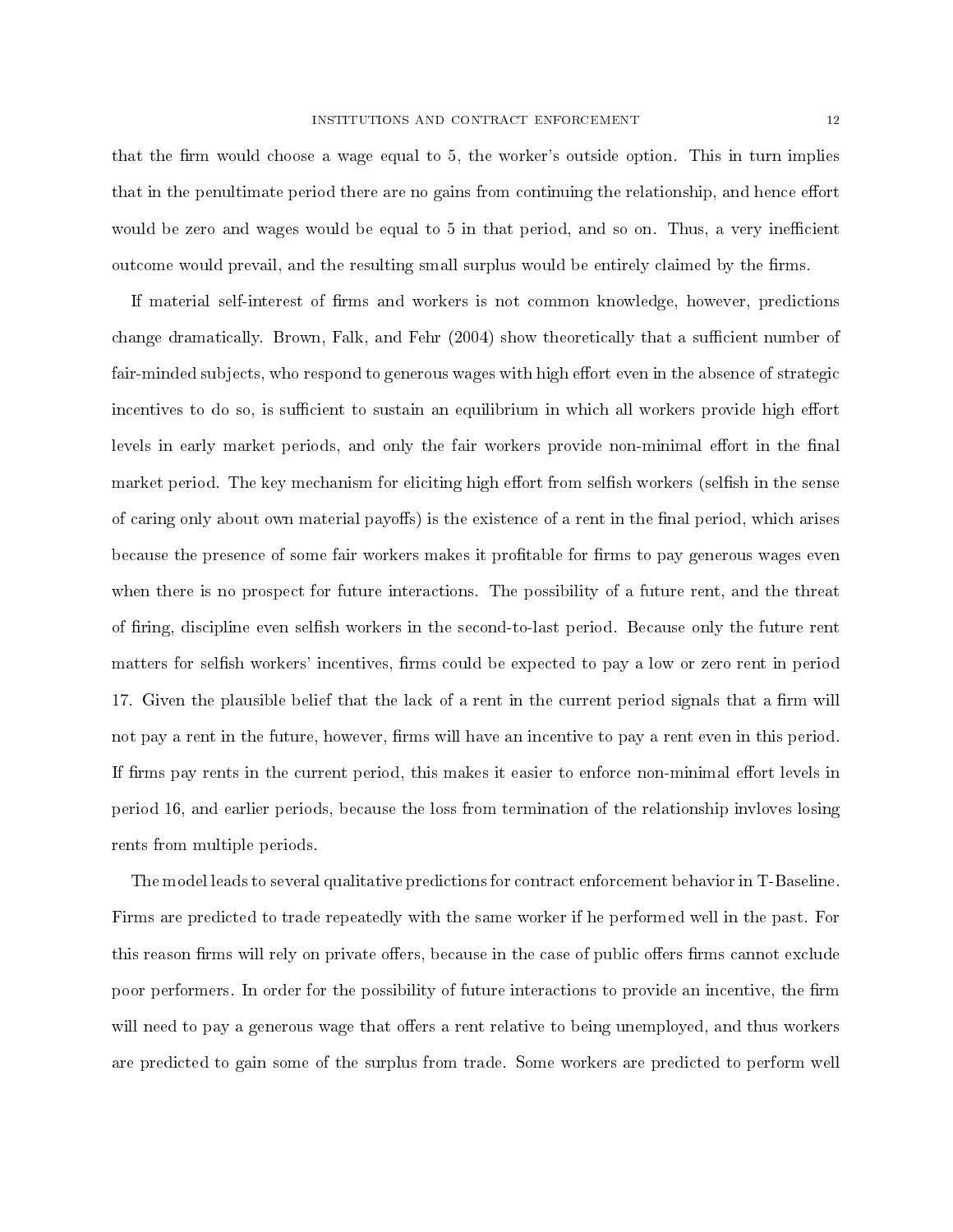even in the final period, in response to a generous wage, indicating fairness concerns. Other workers who are concerned only with material payoffs will imitate fair workers in early market periods, but will reduce effort to the minimum in the final market period when threat of firing no longer has an impact. These predictions are part of a potential equilibrium, but it is well-known that in repeated games there exists a plethora of equilibria. This highlights the need to perform an experiment, in order to determine which equilibria are selected. Brown, Falk, and Fehr (2004) find empirical support for these predictions, and our analysis in T-Baseline replicates their results, setting the stage for answering our main research questions.

The first question is how a dismissal barrier institution affects contract enforcement behavior in a setting with incomeplete contracts and repeated interactions. We identify four main predictions regarding the impact of dismissal barriers. The first prediction is a *negative incentive effect*: in long-term relationships, the dismissal barrier institution removes the threat of firing as an incentive device; as a result, selfish workers are predicted to shirk in long-term relationships in T-EPL, leading to lower effort levels than in T-Baseline, controlling for wages and other factors that drive effort choices. The second prediction is a *probation effect*: dismissal bariers are predicted to change effort dynamics, such that effort drops sharply after the initial probation period due to the removal of firing threat as an incentive. In T-Baseline there should be no such drop moving from the first to second period of a relationship. The level of effort in the probation period is also predicted to be higher in T-EPL than in T-Baseline, reflecting a positive incentive effect, arising beccause workers have a greater incentive to enter long-term relationships in T-EPL. The third prediction concerns a  $relationship$  formation effect: anticipating negative consequences of being held up by workers under dismissal barriers, firms are predicted to be more reluctant to enter long-term relationships in T-EPL than in T-Baseline. The implications for the average length of a relationships are ambiguous. Relationship avoidance creates a larger number of one-shot relationships, but dismissal barriers imply that relationships that do form are likely to be long-lasting, because firms are unable to fire workers.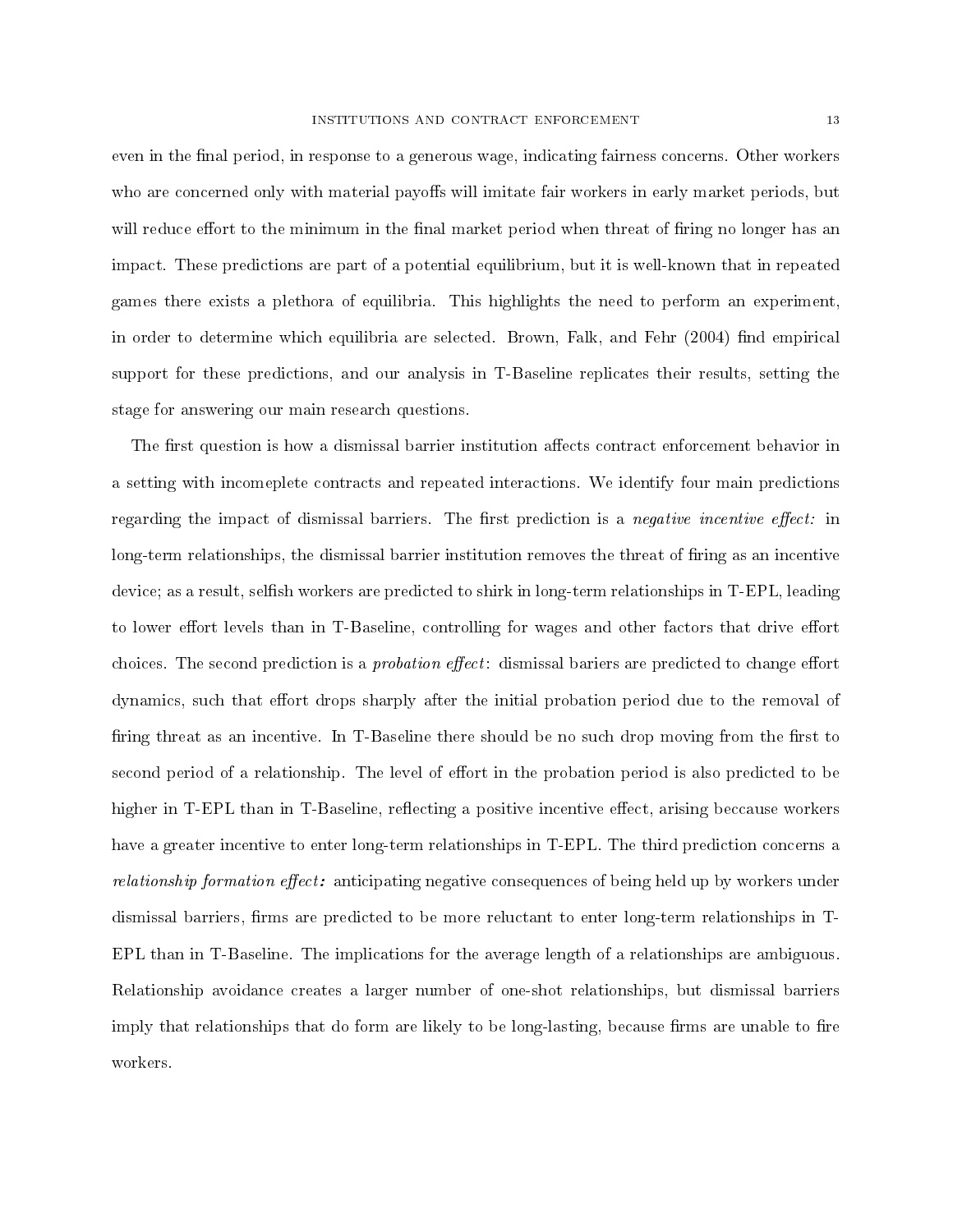The next question is how the impact of dismissal barriers interacts with the addition of bonus pay. From previous work, we know that in the presence of fair firms, the payment of bonuses for performing workers, and denial of bonuses for shirkers, is credible in one-shot interactions (Fehr, Gächter, and Kirchsteiger (1997)), and thus that bonus pay can provide an effective incentive. These facts lead to several predictions for behavior in T-EPL-Bonus relative to T-EPL. Firms are predicted to pay bonuses for performing workers, creating a credible incentive for workers to perform even in the absence of firing threat. As a result, firms are predicted to circumvent the negative incentive effect of dismissal barriers by using bonus pay, so that effort in long-term relations is higher in T-EPL-Bonus than in T-EPL. Furthermore, because incentives are high powered even after the probation period, there will be a less pronounced probation effect in T-EPL-Bonus compared to to T-EPL. The prediction for relationship formation is ambiguous. On the one hand, firms should be less reluctant to enter relationships since the hold-up problem is mitigated. On the other hand they have another incentive tool at their disposal, and therefore may rely less on relational contracting in the first place.

This latter point raises the question how contract enforcement is affected by bonus pay in general, i.e., in the absence of dismissal barriers. Shorter relationships in T-EPL-Bonus could reflect a general tendency for bonus pay to lead firms to substitute away from relational incentives. This cannot be answered by T-EPL-Bonus, because of the confounding presence of dismissal barriers, and requires the fourth treatment T-Bonus. In the final results section we briefly discuss the impact of bonus pay per se on contract enforcement, compared to T-Baseline.

#### 4. RESULTS

4.1. Contract Enforcement in the Baseline Condition. To set the stage, we first study the contract enforcement policies of firms in T-Baseline. A first observation is that worker effort levels in T-Baseline are quite high. The modal effort level across all periods is 10, despite the fact that the sub-game perfect equilibrium for the stage game is an effort level of  $1$ , due to the contract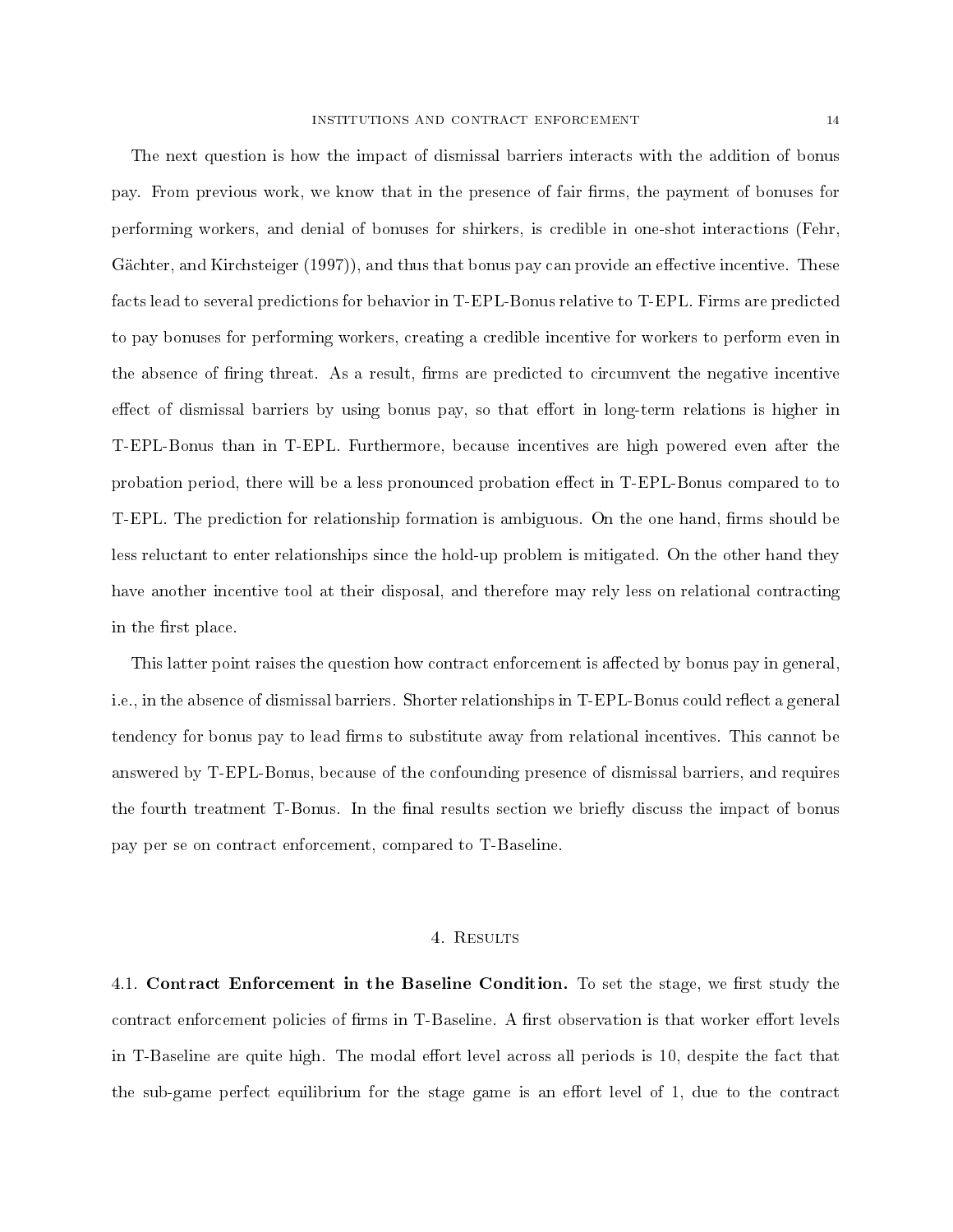enforcement problem. The average effort across sessions is  $6.39$ , and median effort is 7, matching closely the values of 6.9 and 7 obtained in Brown, Falk, and Fehr (2004).

How do firms elicit relatively high worker effort levels? One clue is that high effort levels are mainly observed in long-term relationships. Long-term relationships form when a firm and worker endogenously choose to engage in a consecutive sequence of private offer contracts with each other. Long-term relationships are prevalent in the market. Of all contracts, 67 percent are formed using a private offer, and out of all private offer contracts roughly 64 percent end up being part of a relationship lasting at least 5 periods. For private offer contracts, the correlation between effort level and the ultimate length of the relationship is  $0.64$  (Spearman;  $p<0.001$ ). The bottom panel of Figure 1 suggests why long-term relations are characterized by high effort levels and high efficiency: firms only renew a private contract if the worker performed well in the previous period. For low effort levels, the probability that the firm terminates the relationships is close to  $1$ , and for the maximum effort level the probability of termination is close to zero. A probit regression, where the dependent variable is 1 in the case a worker is not rehired, shows that the effect of higher previous period effort on the probability of dismissal is negative (marginal effect of  $-0.099$ ) and statistically significant  $(p<0.001$ ; robust s.e., clustering on session). A similar result holds controlling for previous length of the relationship and a quadratic time trend.

## [Figure 1 about here]

The threat of firing creates a material incentive for workers to perform if continuing the relationship offers a rent relative to the alternative. In fact, averaging over all market periods, worker earnings are 34.75 in contracts that are part of a long-term relationship, compared to earnings of 24.75 in one-shot public-offer or private-offer interactions, and earnings of 5 from being unemployed. The attractiveness of relationships can alternatively be seen in a forward-looking calculation of rents for each market period. We calculate the average current and future earnings, from t to  $T = 18$ , of all workers in a private offer contract in market period  $t$ . We compare this value of being in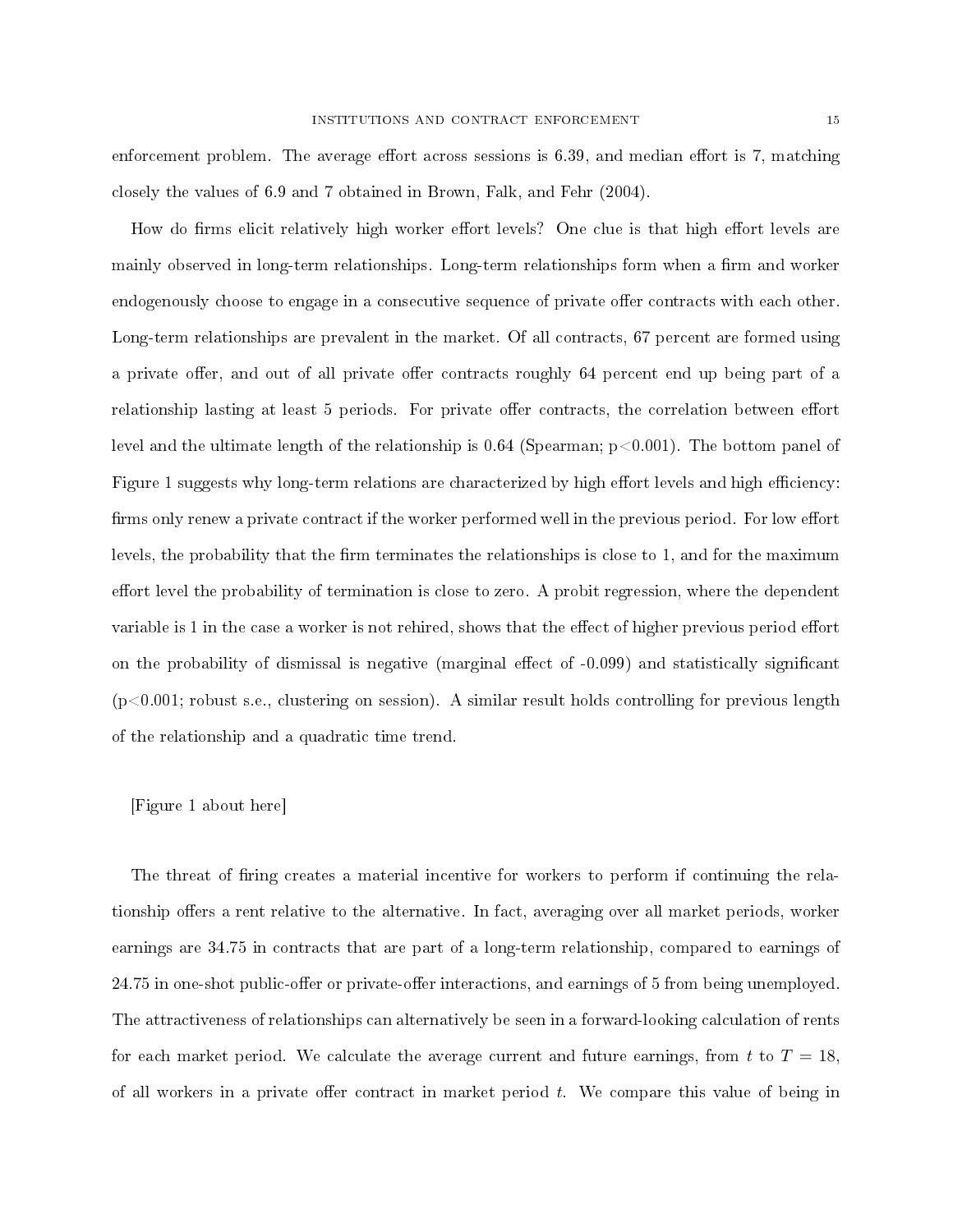a long-term relationship in a given period to the current and future earnings of workers who are unemployed in a given period. This difference is positive in every period, consistent with long-term relationships providing a rent relative to being unemployed.<sup>7</sup> Workers earn a sizeable rent even in the final period, which is important for sustaining an equilibrium with high effort levels in early periods. Workers earn rents in long-term relationships, despite putting in relatively high effort, because firms pay substantially higher wages than in one-shot interactions (median wages are 55 rather than 30). Long-term relationships are also profitable for firms, explaining why these bilateral "trading islands" emerge in equilibrium. Average firm profits are roughly 45 percent larger in long-term relationships than in one-shot interactions.

Worker behavior in the final market period confirms the importance of future rents, and threat of firing, for motivating high effort levels. 60 percent of workers in long-term relationships reduce effort when they reach period 18, and 24 percent of workers choose an effort level of 1, despite choosing effort of 10 in period 17. Firms reduce wages somewhat in the final period, perhaps anticipating this behavior, but even controlling for the lower wage in period 18, the (regression adjusted) average change in effort is -2.57, significant at the five percent level.<sup>8</sup>

Although it is true that on average worker effort levels drop when the threat of firing is removed, this conceals an important type of heterogeneity in worker motives. In particular, some workers are willing to put in high effort even in the absence of future rents: 10 percent of workers in long-term relationships put in an effort level of 10 in period 18. A clue as to the source of this behavior comes from the wage-effort relation: worker effort levels increase strongly in response to the wage, even in the final period. For example, regressing effort levels in the final period on wages yields a positive coefficient on wages of  $0.185$ , significant at the one percent level (interval regression; robust s.e., clustering on session).<sup>9</sup> This non-strategic effort provision is consistent with a large body of previous evidence indicating that some individuals have reciprocal inclinations, such that

 $\frac{7}{1}$  Differences are also positive in every period when compared to current and future earnings of being in a one-shot interaction in a given period. Detailed results are available upon request.

<sup>&</sup>lt;sup>8</sup> This result is based on an OLS regression of effort on the wage and a constant, for all contracts in period 18. Standard errors are robust, and adjusted for clustering on session.

<sup>9</sup> For a discussion of interval regression, see footnote 9 below.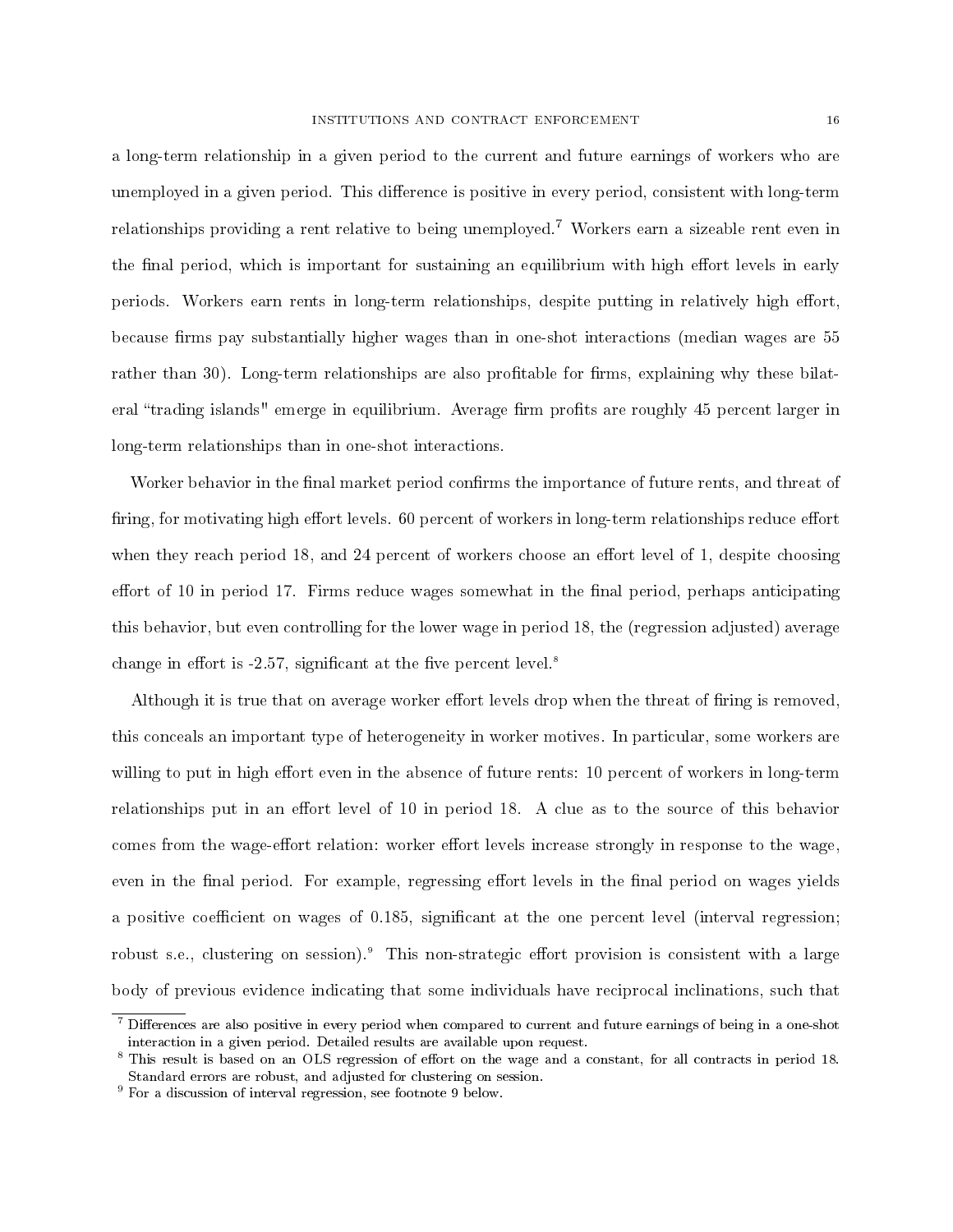they reward kind actions, or fair wages, with high effort (for a review see Fehr and Gächter  $(2000)$ ). It suggests that some of the effort provision throughout the game may be driven by fairness, rather than strategic considerations, which is important for deriving the equilibrium described in Section 3, although there is clearly also a substantial fraction of workers who are strategic. Reciprocal workers are attractive types for firms, given that they work hard in response to a fair wage, independent of future considerations. Later in the analysis we investigate whether dismissal barriers affect the proportion of selsh versus reciprocal workers who enter long-term relationships.

In summary, T-Baseline establishes a benchmark for contract enforcement behavior in a setting with repeated interactions and incomplete contracts. The findings show that efficiency wages (rents), and threat of firing, are crucial tools used by firms to solve the contract enforcement problem, although there is also a subset of workers who respond to high wages with high effort even in the absence of future rents.

4.2. Contract Enforcement and Dismissal Barriers. We now turn to our first main research question, which is how dismissal barriers affect the strategic interactions of workers and firms, in a setting with incomplete contracts and endogenous repeated interactions. We answer this question by comparing behavior in T-EPL to T-Baseline, exploiting the exogenous variation in the presence or absence of a dismissal barrier institution across the two treatments.

The first way in which dismissal barriers are predicted to affect the equilibrium described in Section 3 is by creating a negative incentive effect, which leads to more pronounced worker shirking in long-term relationships. This change in behavior is predicted to arise because of the change in the strategic position of firms, once a long-term relationship is initiated and the threat of firing is removed as an incentive device. Indeed, results from T-Baseline provide empirical support for the central importance of firing threat in the contract enforcement strategies of firms.

Initial support for this prediction comes from a comparison of average and median effort levels in long-term relationships (relationships consisting of at least two consecutive private offers) across treatments. Average effort in long-term relationships is  $8.4$  in in T-Baseline but only  $5.5$  in T-EPL,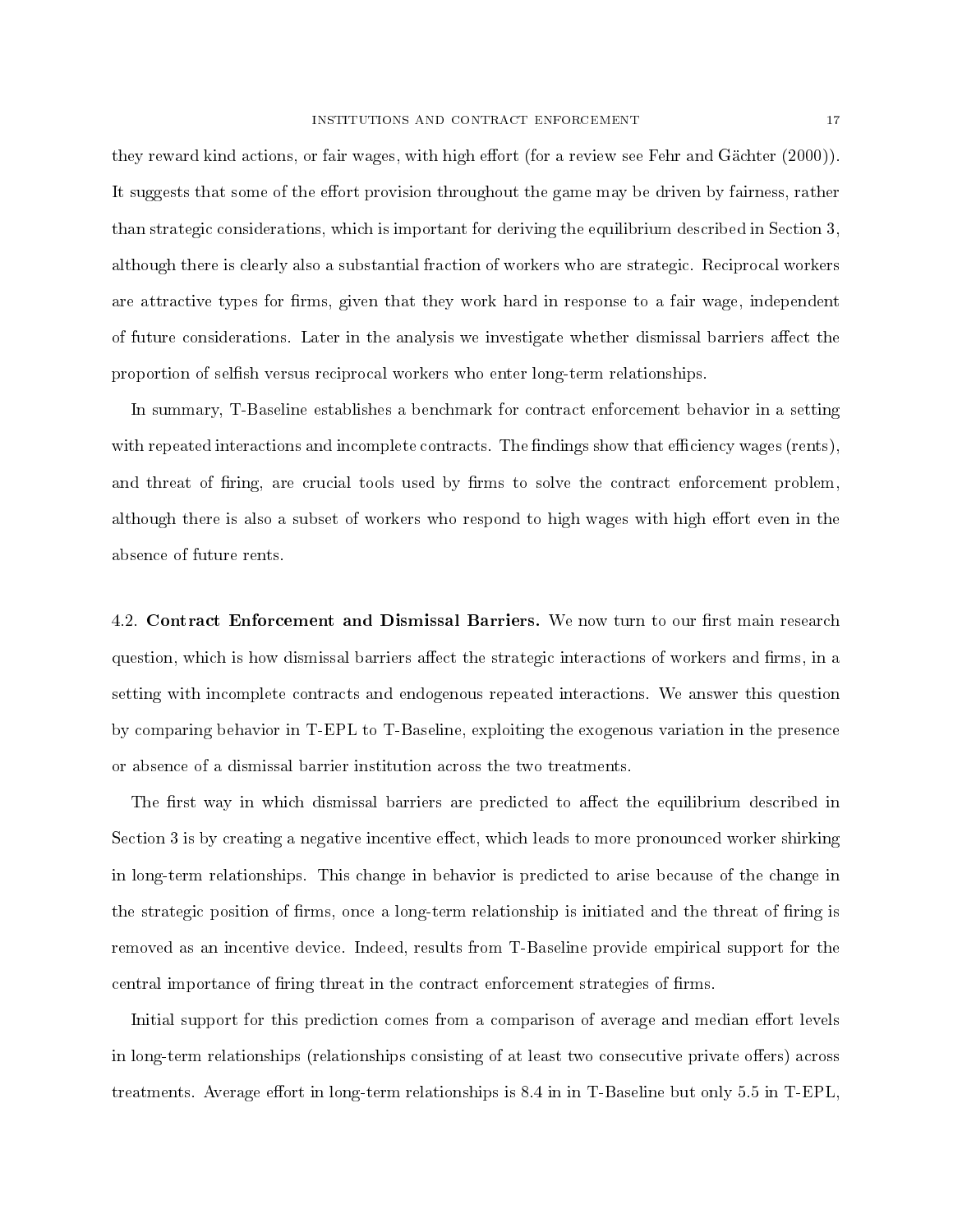a difference that is highly statistically significant using each session as one independent observation (Mann-Whitney;  $p<0.01$ ). Median efforts are also strikingly different, 10 and 5, respectively (Mann-Whitney;  $p<0.012$ ). Figure 2 shows that the effort differences in long-term relationships are large and stable across market periods. In fact, effort levels are substantially lower in T-EPL than in T-Baseline in every market period.

[Figure 2 about here]

Table 3 reports regressions that assess whether effort levels are lower in T-EPL after controlling for potential differences across treatments in terms of wages and other factors that might determine effort choices. The dependent variable in each column is worker effort in trades occuring as part of a long-term relationship, and coefficients are interval regression estimates, to account for the fact that the dependent variable is measured in intervals and thus is left and right censored.<sup>10</sup> Standard errors are robust, and allow for arbitrary correlation of the error term within sessions. In Column  $(1)$ , we regress effort on a treatment dummy and a constant. The coefficient on the dummy variable for T-EPL is negative and highly significant, indicating that effort levels are lower in T-EPL. The treatment effect remains negative and significant in Column  $(2)$  where we also control for wages, a time trend, and length of the relationship as of the previous period.

[Table 3 about here]

If the drop in effort levels in  $T$ -EPL reflects the removal of firing threat as an incentive device, we should observe less of a negative incentive effect in one-shot interactions, where the institution does not affect ability to dismiss poor performers. We estimate regressions similar to those in Table 3, but using worker effort decisions in one-shot interactions: public offer contracts, or private offers

<sup>&</sup>lt;sup>10</sup> The procedure maximizes a likelihood function that is a natural generalization of a Tobit, treating each value as a left and right censored observation coming from an interval with known bounds. Error terms are assumed to be normally distributed. For more information, see the STATA reference manual on the intreg procedure listed under Tobit estimation. We find similar results if we instead estimate regressions using OLS.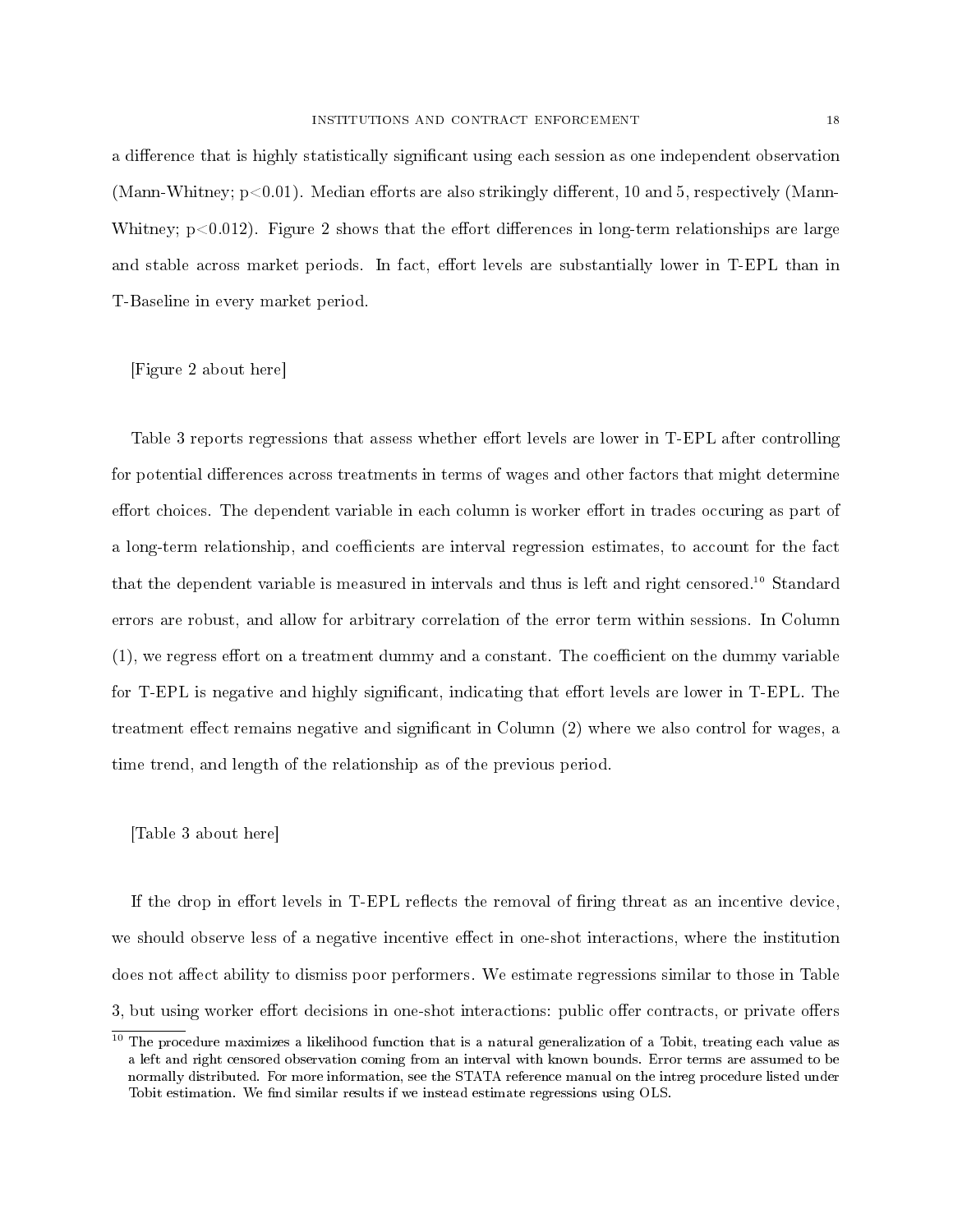contracts that are not renewed in the next period. In this case we do not observe a deficit in T-EPL effort levels relative to T-Baseline. In fact, effort levels are somewhat higher in T-EPL than in T-Baseline. Later in the analysis we turn to possible reasons for the even better performance of workers in one-shot interactions in T-EPL. For the issue at hand, the important point is that effort levels are lower in T-EPL precisely in situations where the insititution makes a difference for firing threat, consistent with the incentive effect prediction.

# **Result 1:** Dismissal barriers cause significantly lower worker effort levels in long-term relationships,  $consistent \ with \ a \ negative \ incentive \ effect.$

The dismissal barrier institution prevents firms from using the threat of firing only after a firm chooses to extend the relationship beyond the initial probation period has impor. This has important implications for the dynamics of worker effort provision. Specifically, workers are predicted to sharply reduce effort once they are offered and accept the second private offer in a row from a firm. This behavior would also underline the negaitve incentive effect of the dismissal institution, showing that the lower effort levels in long-term relationships in T-EPL reflect a within-individual moral hazard response, rather than other potential factors, for example a different composition of types who end up in long-term relationships in T-EPL.

A comparison of unconditional probabilities shows that individuals are much more likely to reduce effort in the second relationship period in T-EPL: the probability that a worker reduces effort in the second period of a relationship is 0.54, whereas in T-Baseline the probability is 0.23, about half as large. Furthermore, the average drop is equal to -1.57 in T-EPL, whereas the average change in effort is actually positive in T-Baseline, equal to  $0.11$ . In order to shed further light on the within-individual dynamics in effort, Figure 3 shows how median effort levels and the distributions of effort change, comparing the probation period to all later relationship periods. Importantly, the sample is restricted to to individuals who are ultimately rehired after the probationary period, and thus reflects within-individual changes. The boxes indicate the interquartile ranges of the effort distributions, and the circuluar marker indicates the median effort level. Median effort levels increase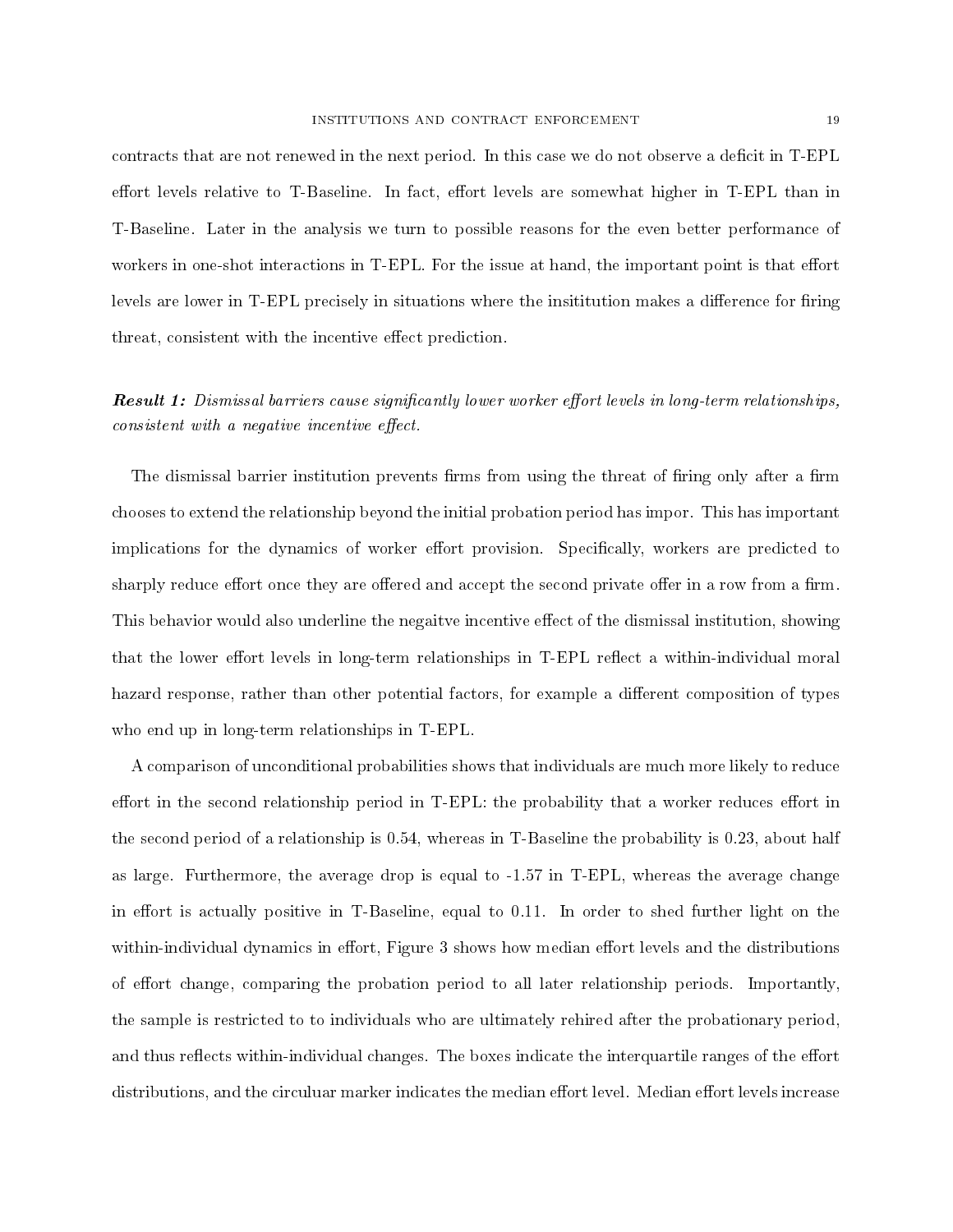moving from probationary to all later periods in T-Baseline, and the effort variance decreases. In T-EPL, by contrast, median effort drops sharply relative to the probation period, and there is a substantial increase in the variance of effort. Results are very similar if we instead compare effort in the probation period to effort in the second period of relationships only; the drop in effort in T-EPL is immediate as soon as the probation period is passed, whereas effort increases in T-Baseline.

[Figure 3 about here]

Notably, although on the whole individuals exert much lower effort levels after the probation period in T-EPL, the distribution shows that there are still some who choose close to maximum effort. This is consistent with the presence of heterogeneous types, such that some workers are motivated by firing threat and material self-interest but others perform well even in the absence of a firing threat.

Table 4 investigates whether the probation effect is statistically significant. The sample comprises all private-offer contracts taking place in the second period of a relationship that lasts at least two (consecutive) periods. The dependent variable in each column is equal to 1 if effort dropped relative to the first period of the relationship, and zero otherwise. Coefficients are marginal effects. Column  $(1)$  indicates that the probability of effort dropping is significantly larger in T-EPL compared to T-Baseline, and Column (2) shows that this is still true conditioning on characteristics of the previous period interaction and current contract terms, as well as market period. Thus, dismissal barriers are observed to change the dynamics of effort levels and also effort variance.

[Table 4 about here]

Figure 3 also shows that median effort is actually higher in the probation period in T-EPL. compared to T-Baseline, for workers who are ultimately re-hired in the next period. An interval regression using only probation period contracts that lead to long-term relationships shows that the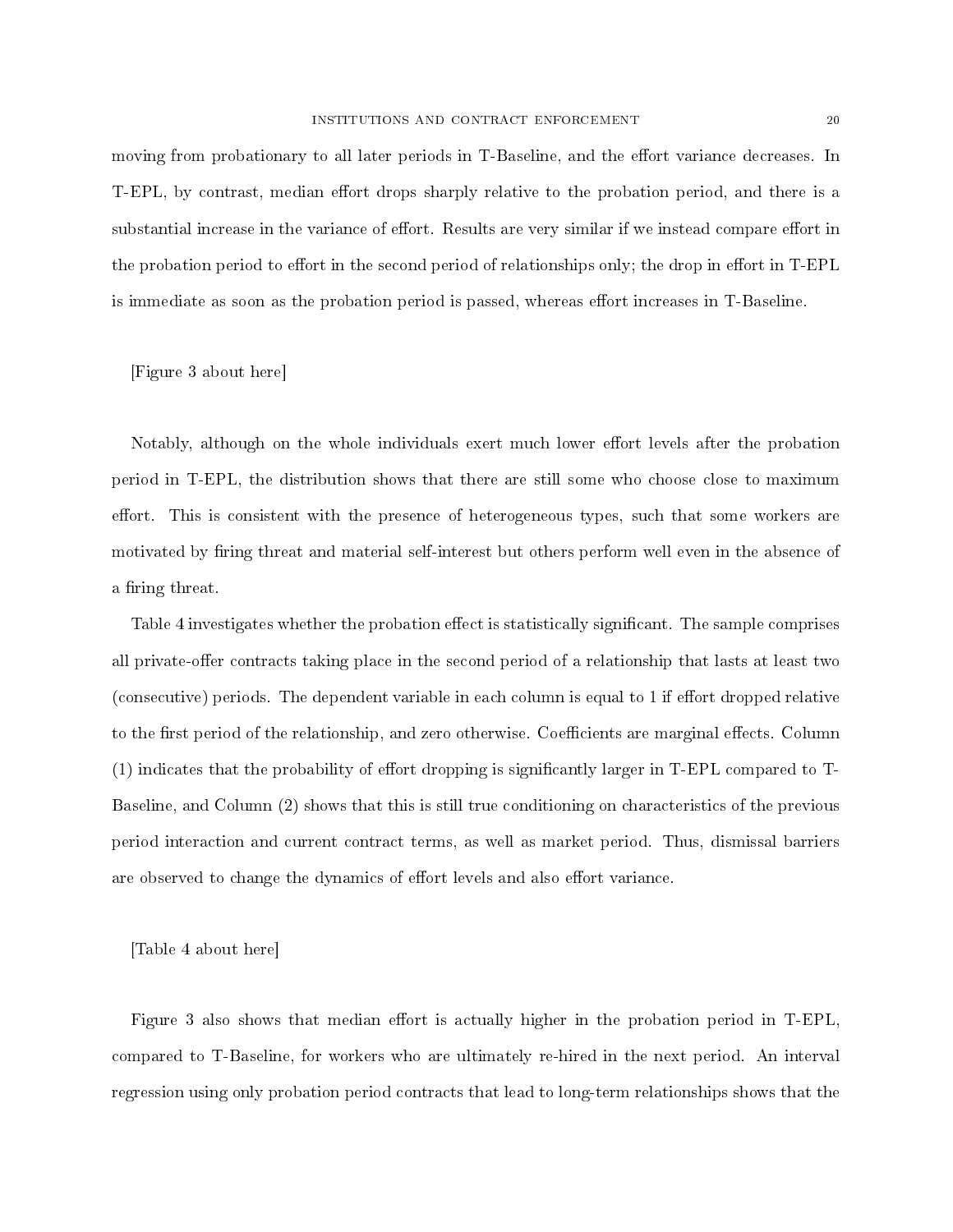effort level is higher by  $0.709$  points on average after controlling for wages, albeit only marginally significant (p<0.095; robust s.e., clustering on session). This tendency for workers to perform better in the probation period in T-EPL than in T-Baseline indicates the presence of a mild positive incentive effect of dismissal barriers, for worker performance in the probation period. This is understandable given that workers enjoy a stronger strategic position in T-EPL, once firms make the second private offer, in the form of job security and also the opportunity for selfish workers to exploit the firm. As noted above in our analysis of the negative incentive effect, effort levels in one-shot interactions are also higher in T-EPL than in T-Baseline, and signicantly so. Except for the case of trades occuring in period 18, these interactions can also be interpreted as probation periods even though they were by definition not successful, because the firm could have chosen to rehire the worker with a private offer in the next period. We estimate an interval regression where the dependent variable is worker effort levels in one-shot interactions, excluding trades in period 18, and find that effort is higher in T-EPL than in T-Baseline: the difference in effort levels is  $0.707$ , and is marginally significant ( $p<0.095$ ). This is again consistent with a positive incentive effect of dismissal barriers for the probation period.

Selfish workers may have a greater incentive than fair workers to enter long-term relationships in T-EPL, because they do not feel bad about exploiting the firm to the fullest once firing threat is removed. If the especially good performance of workers in the probation period in T-EPL mainly reflects selfish types adopting this strategy, one would expect to observe evidence that long-term relationships in T-EPL involve a greater proportion of selfish types. One way to assess the proportion of selfish versus fair types is to look at the sensitivity of effort levels to wages in the final market period. The greater the fraction of selfish workers, the less sensitive effort should be to high wage offers. Using all private offer contracts in the final period, which were part of an on-going relationship in the previous period, we regressed effort on wages (interval regression; robust s.e. clustering on session). The impact of wages is positive but not significant in T-EPL ( $p<0.124$ ), whereas the impact of wages on effort is positive and significant in T-Baseline  $(p<0.001)$ . It turns out that in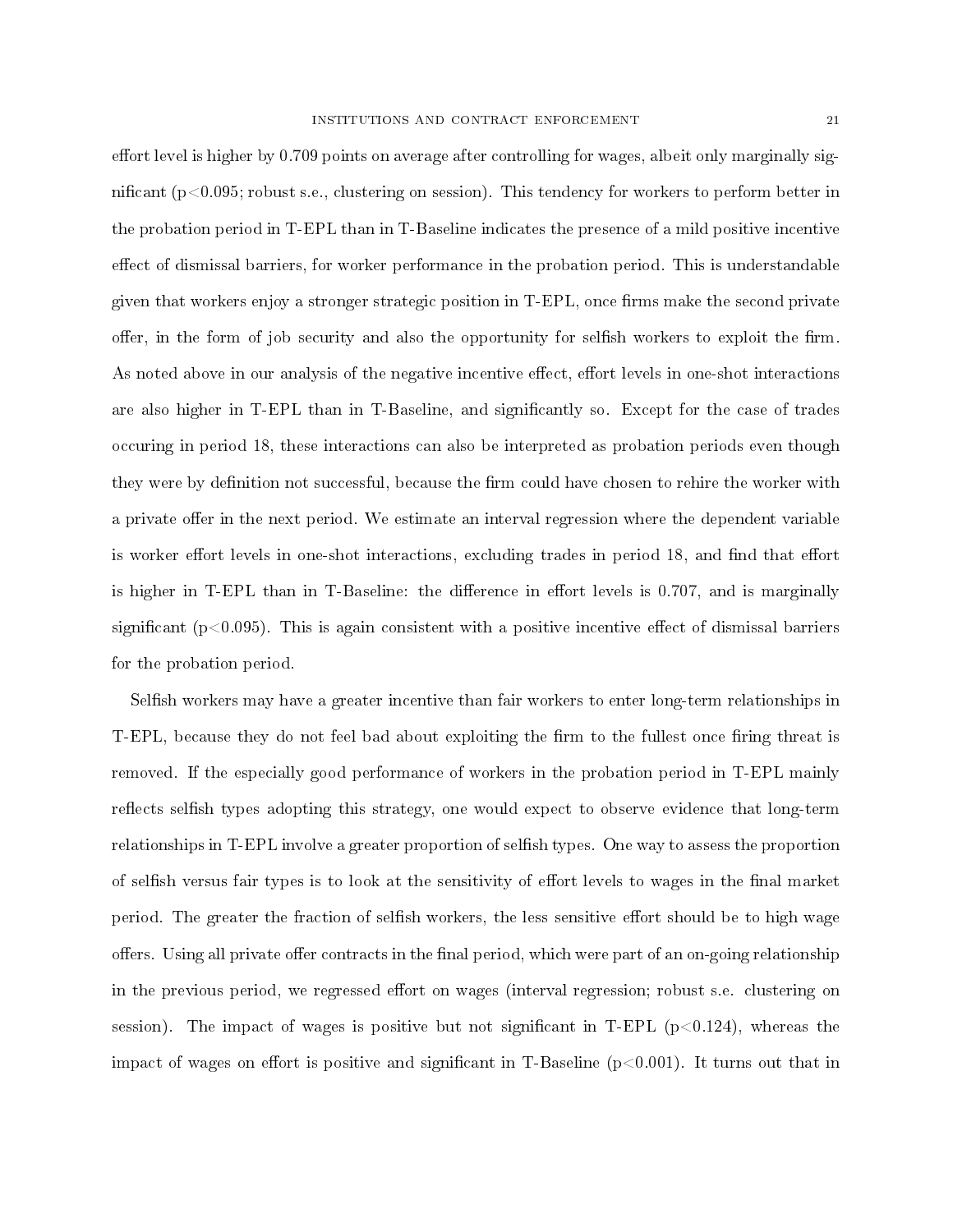T-EPL and T-Baseline, the number of private-offer contracts in long-term relationships in period 18 is exactly the same, so the difference in significance levels does not simply reflect different number of observations. Thus, there is suggestive evidence of adverse selection of selfish types into long-term relationships.<sup>11</sup> An increase in the number of selfish types tends to further worsen performance in long-term relationships in T-EPL relative to baseline, because it means that there are more types who respond to the negative incentive effect by dropping effort after the probation period.

**Result 2:** Dismissal barriers lead to a probation period effect, such that worker effort is especially high in the probation period, and then drops sharply when the firm commits to a long-term relationship. Effort is even slightly higher in the probation period than in  $T$ -Baseline, consistent with an additional, positive incentive effect of the dismissal barrrier insititution for performance in probation periods.

Given that average performance in long-term relationships suffers in T-EPL, we would expect firms to be more cautious about entering relationships than in T-Baseline. The prediction for average length of relationships is ambiguous, because the tendency for firms to engage in one-shot interactions may potentially be offset by a tendency for relationships that do form to stay intact, due to the inability of firms to dismiss workers.

Consistent with the prediction of relationship avoidance we find that 58 percent of all contracts were in one-shot interactions in T-EPL, compared to 48 percent in T-Baseline. Even more tellingly, we observe 23 percent of all firms in T-EPL pursuing a strategy of strict relationship-avoidance, never making two private offers in a row to the same worker, during the entire game. This contrasts with only 9 percent of firms exhibiting this strategy in T-Baseline. Put another way, the probability that a firm has never been in a long-term relationship as of market period  $t$  is consistently higher in T-EPL than in T-Baseline. We estimate a Cox proportional hazard model, and find that the survival

 $11$  Given an equal proportion of reciprocal types across treatments, adverse selection of selfish types into long-term relations would imply a greater proportion of non-selfish workers in one-shot interactions in the final period in T-EPL. In fact, the wage-effort relation is positive and significant in one-shot interactions in T-EPL, but is not significant in T-Baseline, consistent with this prediction.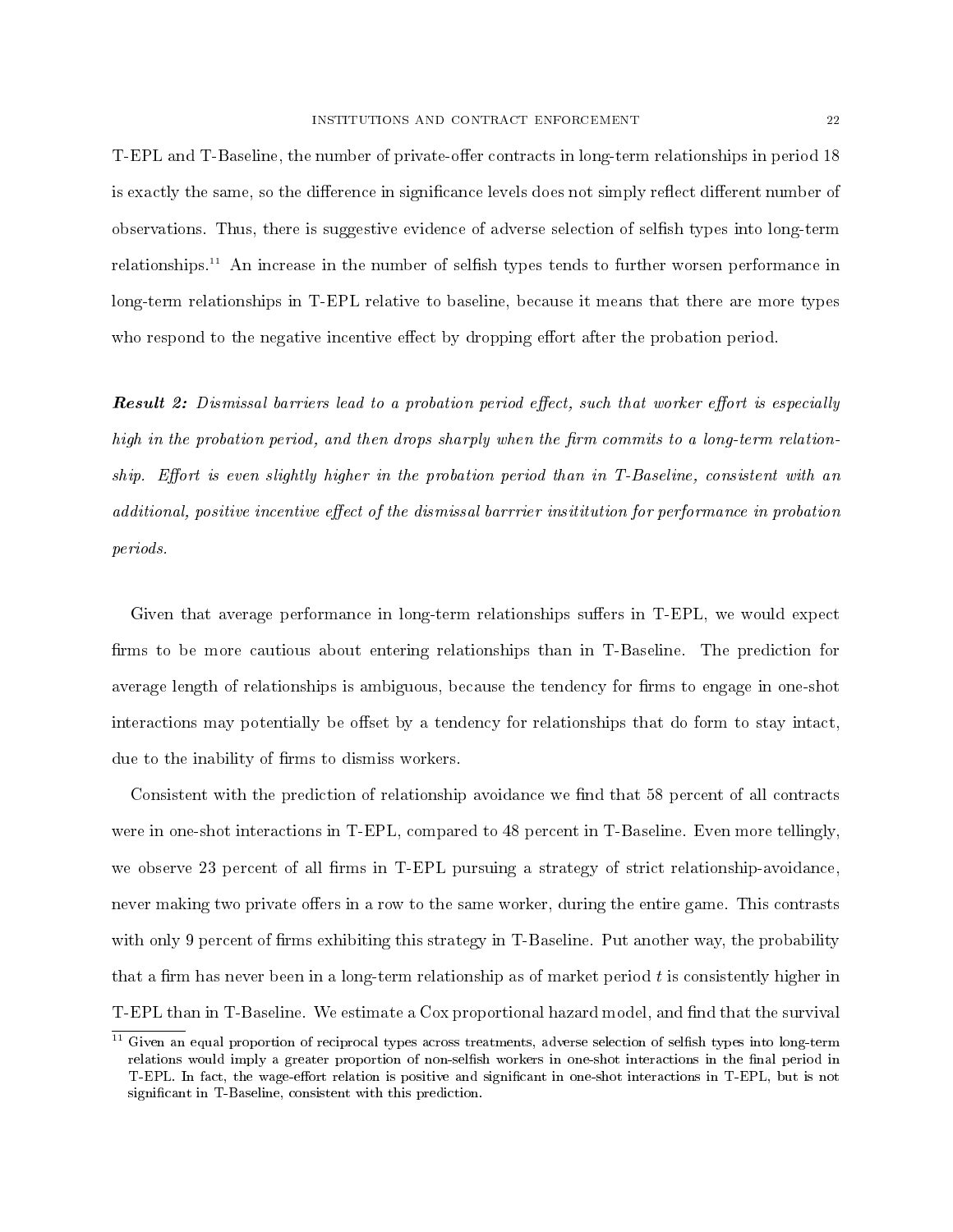probability of a firm never having been in a long-term relationship, as of market period  $t$ , is higher in T-EPL compared to T-Baseline. This difference is only marginally significant overall  $(p < 0.07)$ . mainly because the survival probabilities are close to 1 in both treatments for the first few market periods. In general long-term relationships do not form until after the first few market periods. during which firms appear to engage in a process of search. Considering market periods beyond period 5, the survival probability decreases sharply in T-Baseline whereas the decline is slower in T-EPL, such that the difference is statistically significant at the five-percent level  $(p < 0.043)$ .

Although there are more one-shot relationships in T-EPL, and the fraction of firms who strictly avoid relationships is larger, the average length of a relationship is essentially the same in T-EPL and T-Baseline: 5.99 periods versus 5.89. This reflects the fact that whereas long-term relationships frequently break-up in T-Baseline, due to firms firing poor performers, relationships essentially never break up in T-EPL, despite low effort levels. Firms cannot fire workers, and workers essentially never quit long-term relationships, doing so in only 3 out of 283 contracts. This is understandable given that worker earnings are about 48 percent higher on average in long-term relationships in T-EPL compared to one-shot interactions. Rather than affecting the average length of a relationship in the market, dismissal barriers affect the shape of the distribution. Figure 4 shows the distributions of relationship lengths for T-EPL and T-Baseline. The fractions of relationships in categories of intermediate lengths, 2 to 5 and 6 to 9, are signicantly smaller in T-EPL than in T-Basline, using one session as an independent observation (ranksum;  $p<0.05$ ;  $p<0.07$ ). The fractions of one-shot relationships, and longer relationships, are always higher in T-EPL than in T-Baseline, although these differences are not statistically significant based on non-parametric tests. In summary, dismissal barriers create a tendency for the distribution of relationship lengths to become more bi-modal.

### [Figure 4 about here]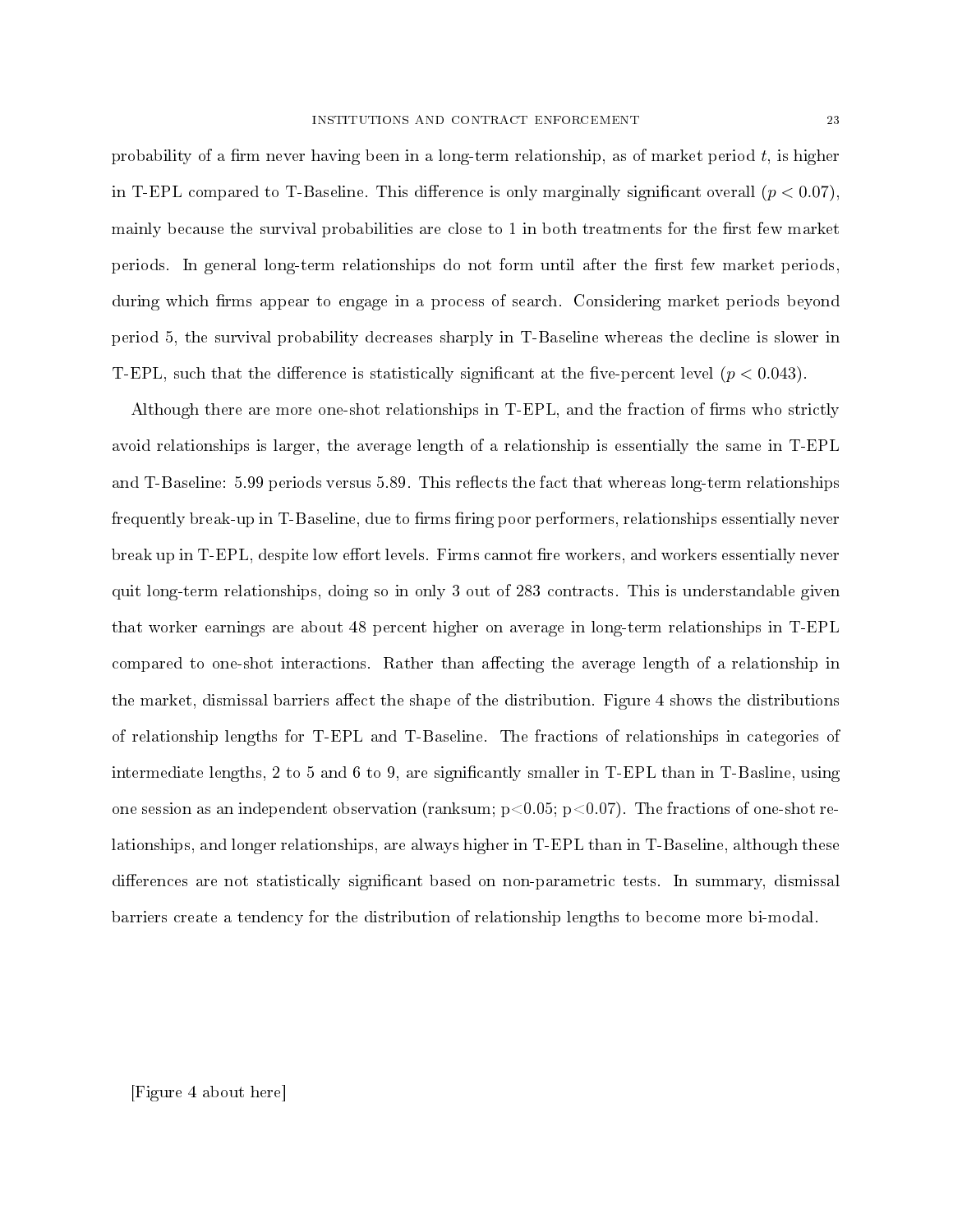Result 3: Firms are more reluctant to enter long-term relationships in the presence of the dismissal barrier institution. The average length of relationships is unchanged, but the distribution of relationships lengths becomes more bi-modal.

4.3. Dismissal Barriers and Bonus Pay. We have shown that dismissal barriers strongly affect the strategic interaction of workers and firms, in an efficiency wage setting, but it remains to be seen how dismissal barriers affect behavior when the institutional environment includes more flexible labor contract forms. In T-EPL-Bonus, we add the option for firms to pay bonuses. Bonus pay gives firms an additional contractual instrument, which can potentially substitute for threat of firing as an incentive device. Thus, we predict that the impact of dismissal barriers may be much less pronounced in such an insititutional setting.

For bonus pay to serve as an incentive device, firms must credibly reward worker effort with bonus payments. Figure 5 shows that bonus payments are in fact strongly increasing in worker performance, and thus that bonus payments are credible. We also regressed actual bonus payments in period t on worker effort levels in t (interval regression), and found that the relationship between effort and bonus payments is positive and highly statistically significant ( $p<0.001$ ; robust s.e., clustering on session).

### [Figure 5 about here]

With bonus pay serving as a credible incentive device, firms have a way to at least partially circumvent the negative incentive effect created by dismissal barriers. Thus, firms are predicted to use bonuses to prevent worker shirking in long-term relationships. Figure 2 shows that, indeed, worker effort levels in long-term relationships are consistently much higher in T-EPL-Bonus than in T-EPL (average effort is  $8.2$  rather than  $5.5$ ), and are in fact very similar to the levels observed in T-Baseline. Columns  $(3)$  and  $(4)$  of Table 3 indicate that the difference in effort levels is positive and statistically significant when comparing T-EPL-bonus to T-EPL, controlling for other relevant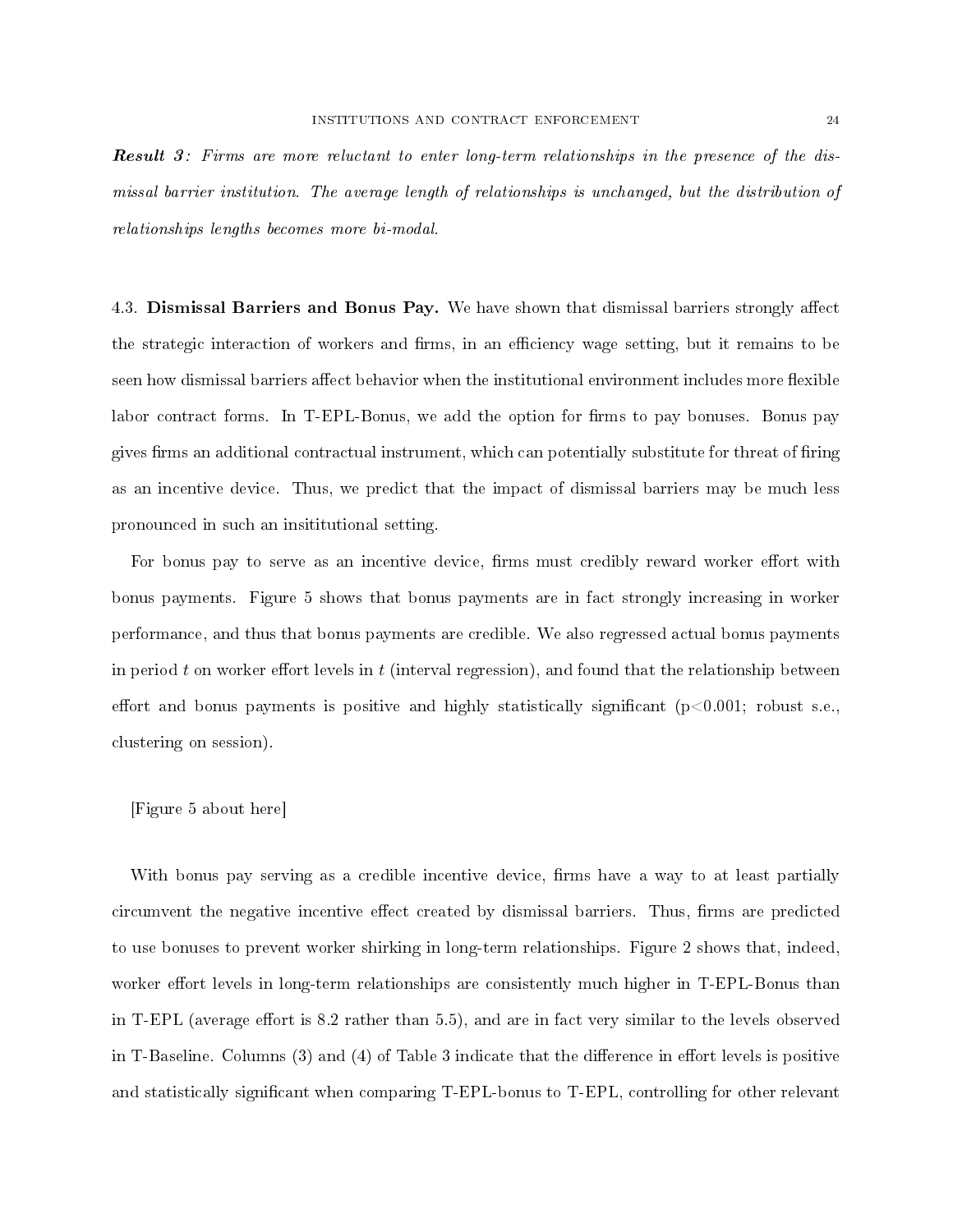variables. Columns  $(5)$  and  $(6)$  confirm that effort levels in T-EPL-Bonus are not significantly different from effort levels in T-Baseline. Thus, the option to pay bonuses allows firms to undo the negative effects of dismissal barriers.

With the negative incentive effect of dismissal barriers neutralized by bonus pay, effort dynamics are predicted to be more similar to T-Baseline. Figure 3 shows that there is no within-worker drop in effort moving from the probation period to later periods in T-EPL-Bonus. The median effort level increases after the probation period, and variance decreases, similar to in T-Baseline. Columns  $(3)$  and  $(4)$  of Table 4 shows that the probability of a drop in effort is significantly lower in T-EPL-Bonus than in T-EPL, and Columns (5) and (6) show that the probability is not statistically different from in T-Baseline. Figure 3 also shows that the positive incentive effect for the probation period created by dismissal barriers in T-EPL is absent in T-EPL-Bonus, which is consistent with bonus pay reducing the incentive for selfish workers to enter long-term relationships. Verifying the extent of selection by worker behavior in the final period is problematic, in this case, however, given that workers are not the final mover. Selfish workers have an incentive not to reveal themselves even in period 18, given the possibility to earn a bonus, and thus cannot easily be distinguished from fair types.

The prediction for relationship formation in T-EPL-Bonus is ambiguous, because on the one hand firms have less reason to avoid relationships, but on the other hand bonus pay provides a substitute for relational incentives, and thus firms may be less interested in entering relationships for this reason. The fraction of firms who never enter a long-term relationship in T-EPL-Bonus is 19 percent, somewhat lower than in T-EPL but substantially above T-Baseline. The survival probability of never having entered a relationship also indicates that firms in T-EPL-Bonus are more prone to avoid relationships than firms in T-Baseline. A Cox mixed proportional hazard model shows that the survival probability is significantly higher than in T-Baseline  $(p < 0.026)^{12}$ Compared to T-EPL, the survival probability is not significantly different  $(p < 0.79)$ .

<sup>&</sup>lt;sup>12</sup> The difference is also significant considering only market periods greater than 5 ( $P < 0.036$ ).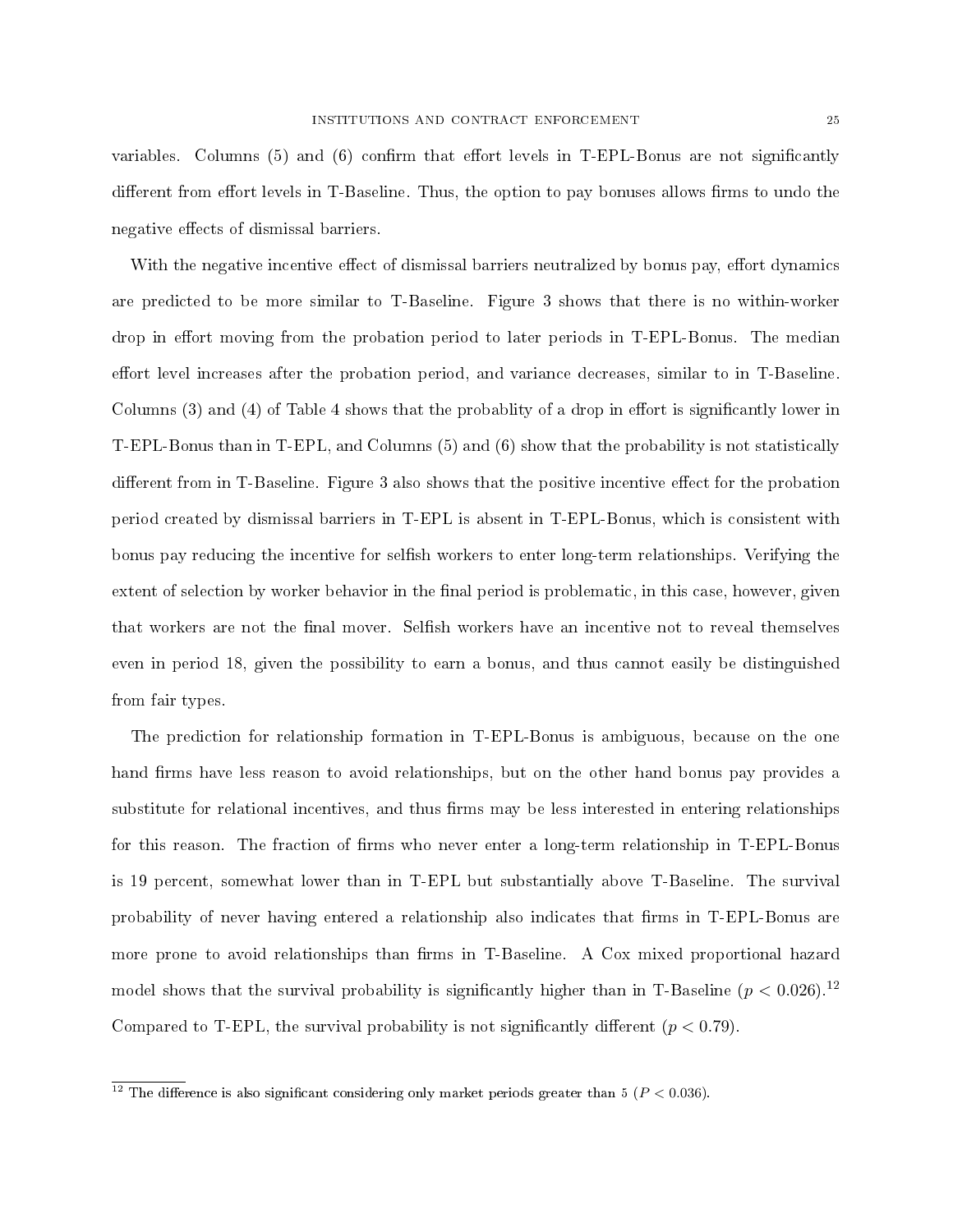On the other hand, those firms who do enter long-term relationships appear to engage in more experimentation first, compared to T-EPL or T-Baseline. This is shown by the fact that the frequency of one-shot interactions is 60 percent, higher than in either T-EPL or T-Baseline, and the fraction of firms who do not enter their first log-term relationship until after the ninth period is 35 percent compared to 24 percent in T-Baseline. As a consequence, the average length of a relationship in T-EPL-Bonus ends up being somewhat shorter than in T-Baseline or T-EPL, 4.84 as opposed to 5.89 or 5.99, despite the fact that workers quitting long-term relationships is just as rare as in T-EPL. As shown in Figure 4, the proportion of one-shot interactions is higher in T-EPL-Bonus than either T-EPL or T-Baseline, and the proportion of very long relationships is smaller, reflecting an overall tendency to have shorter relationships.

The change to shorter relationship lengths observed in T-EPL-Bonus is consistent with bonus pay changing the way that firms enforce contracts, such that they substitute away from relational incentives to one-shot interactions. To attitribute this change to the effect of bonus pay, however, requires a comparison of T-Baseline and T-Bonus.

**Result 4:** The presence of bonus pay strongly affects the impact of the dismissal barrier institution, eliminating both the negative incentive effect and probation period effect. Relationship initiation is  $differential$  than in T-Baseline, with firms experimenting more and being significantly less likely to enter long-term relationships.

4.4. Impact of Bonus Pay in the Absence of Dismissal Barriers. In T-Bonus firms have the option to pay bonuses, but there is no dismissal institution in the market. This allows us to shed further light on results from T-EPL-Bonus, by isolating the impact of bonus pay on contract enforcement policies of firms.

In T-Bonus, we observe even stronger evidence of experimentation and short-lived relationships than in T-EPL-Bonus. The average length of a relationship in T-Bonus is only 2.2, lower than in any of the other treatments. Figure 4 shows that the proportion of one-shot interactions is higher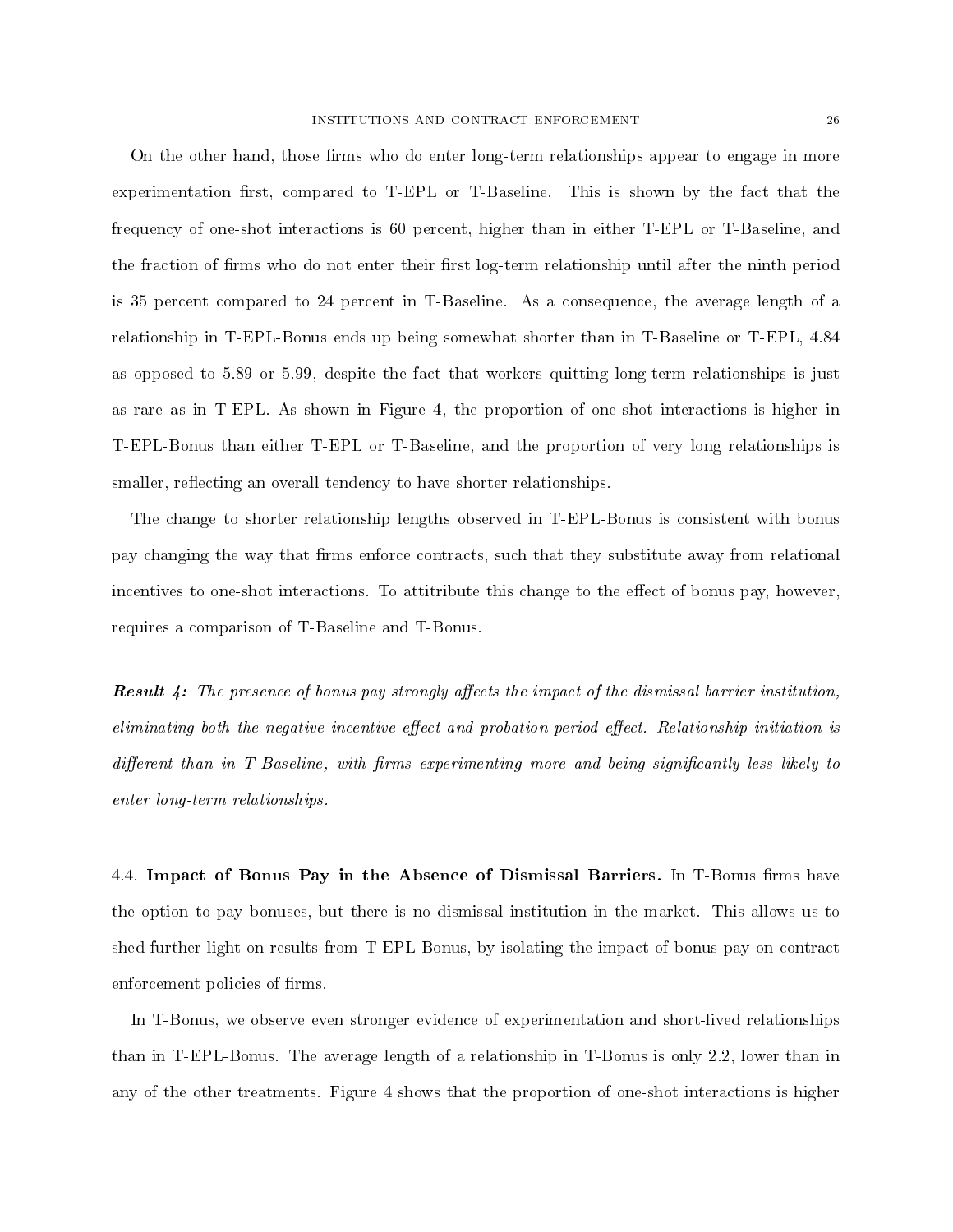than in all other treatments, and the proportion of relationships that are very long is smaller than in all other treatments. Figure 1 provides further evidence that firms rely less on firing threat as an incentive device. The relationship between worker performance and the probability of firing is flatter, showing that firms are less prone to condition contract renewal on performance. This difference is statistically significant, based on a Probit regression where the independent variable is equal to 1 in the case a worker is not rehired, and explanatory variables include worker performance in the previous period, a dummy variable for T-Bonus, and an interaction term. The interaction term is positive and significant, indicating that the tendency for high previous effort to reduce the probability of firing is less strong in T-Bonus  $(p<0.001;$  robust s.e., clustering on session).

Although firms are able to use bonus pay in T-EPL-Bonus to achieve a level of performance comparable to in T-Baseline, they still have one fewer incentive device due to removal of firing threat. This would seem to weaken the strategic position of firms, such that they must pay more to elicit the same level of performance. Comparing T-EPL-Bonus and T-Bonus makes it possible to see whether dismissal barriers have this effect on bonus payments by firms. Figure 5 shows the average bonus paid as a function of effort in the two treatments, and it is suggestive that firms pay higher bonuses in T-EPL-Bonus in most effort categories, especially those for higher effort levels. A regression of actual bonus payment on worker effort, the wage, desired effort, and a dummy variable for T-EPL-Bonus tells a similar story. The treatment dummy is 2.45 and statistically signicant  $(p<0.059$ ; robust s.e., clustering on session), indicating that for a given wage and effort, firms pay a higher bonus. This shows that while bonus pay allows firms to offset the negative incentive effect of the dismissal barrier institution, the dismissal barrier still imposes a cost in terms of a higher price for eliciting worker performance.

Despite the strong contrast to T-Baseline in the way that contracts are enforced, it is striking that outcomes are quite similar. Worker shirking in long-term relationships is comparable to what is observed in T-Baseline, as shown by Figure 2, and effort dynamics show no indication of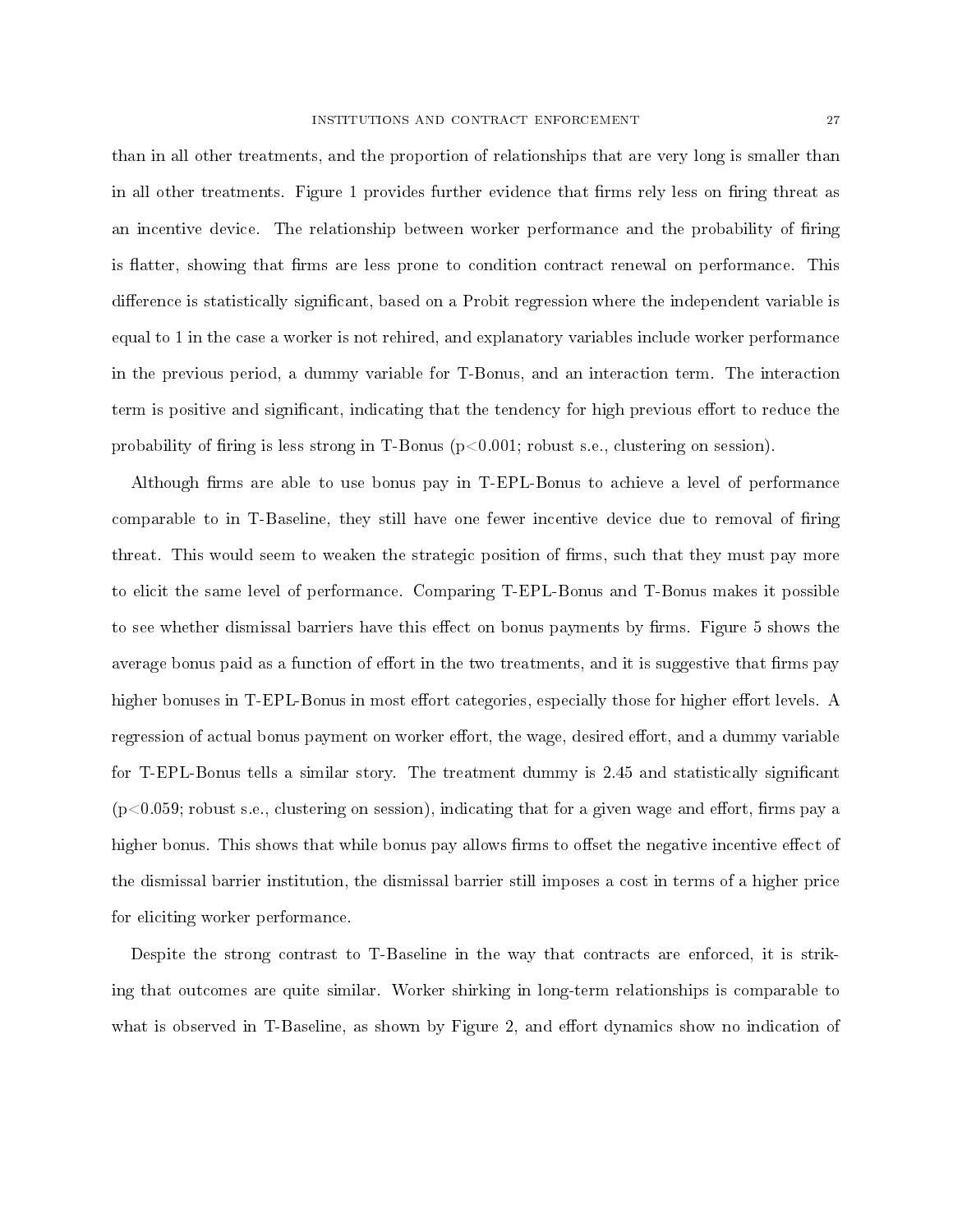a probation period effect, as seen in Figure 3. Thus, while bonus pay strongly affects contract enforcement strategies, the ultimate outcome is similar when compared to the case of wage contracts and relational incentives.

Recent studies have compared the performance of bonus versus wage contracts in one-shot interactions, and found that bonus contracts are superior (Fehr, Klein, and Schmidt (2007)), which raises the question how bonus contracts fare in a setting with repeated interactions. Figure 6 compares aggregate market efficiency across treatments, in terms of total economic surplus, as a fraction of maximum possible surplus.<sup>13</sup> Efficiency is somewhat higher in T-Bonus than in T-Baseline in early market periods, but once relationships have had time to form, T-Baseline catches up. Thus, bonus pay delivers efficiency gains relative to wage contracts in early market periods, but in the long run, however, wage contracts and relational incentives appear to do almost as well. Notably, Figure 6 also shows that aggregate efficiency in T-EPL is much lower than in other treatments, whereas the negative impact of dismissal barriers is substantially ameliorated in T-EPL-Bonus.

**Result 5:** Bonus pay causes firms to substitute away from relational incentives in their contract enforcement policies. Although bonus pay allows firms to offset negative incentive effects of dismissal barriers, dismissal barriers still impose a cost on firms by requiring firms to pay a higher bonus for a given level of effort. Bonus pay per se does not have large benefits relative to wage contracts in the long-run.

#### 5. Conclusion

This paper shows that contract enforcement behavior interacts with the surrounding institutional environment in important and complex ways. We focus on two particularly important institutions – dismissal barriers, and bonus pay – and investigate how these affect contract enforcement behavior in a setting with incomplete contracts and repeated interactions. Dismissal barriers are shown

 $13$  The efficient effort is 10, producing a gain of 100. Subtracting the effort cost of 18, and 5 for the opportunity cost of a worker, the maximum possible net gain from trade is 77.)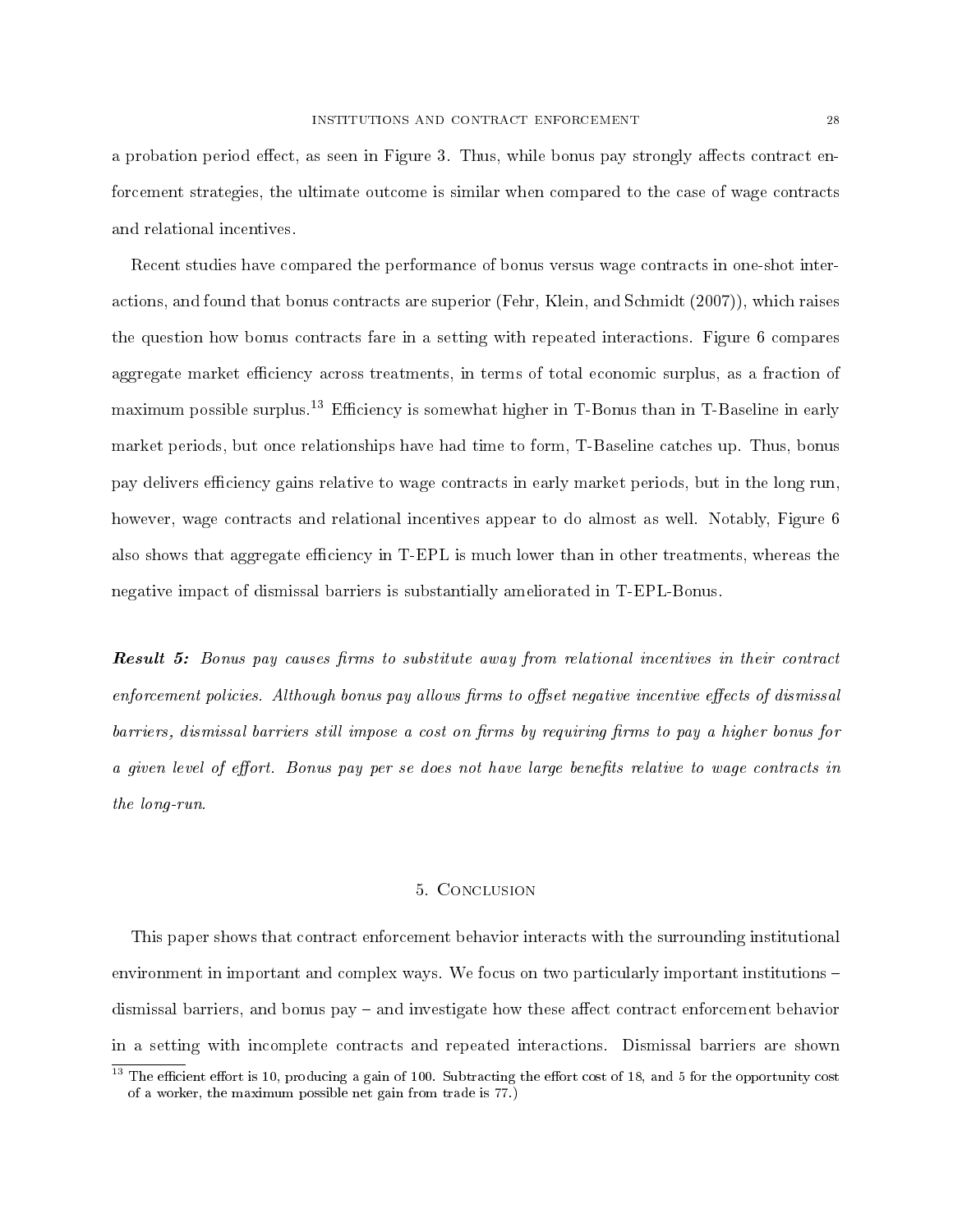to have a strong negative effect on worker performance, by interfering with firms' use of firing threat as an incentive device. Dismissal barriers also distort the dynamics of worker effort levels, leading to a sharp drop in effort levels once a firm chooses to retain the worker worker beyond the institutionalized probation period and activates dismissal protection. Firms shy away from long-term relationships, and rely more on the spot market for labor. The average rate of turnover is unaffected, but the distribution of relationship lengths becomes more bi-model. The impact of dismissal barriers changes dramatically when the option for firms to pay bonuses is introduced. Firms are observed to substitute bonus pay for threat of firing as an incentive device, almost entirely offsetting the negative incentive effects of dismissal barriers, and eliminating probation period effects. although they have to pay a higher bonus per unit of effort than if dismissal barriers wer absent. Contract enforcement behavior remains fundamentally changed, however, because the option to pay bonuses causes firms to rely less on relational incentives.

These findings further the understanding of the interplay between contract enforcement and institutions, but are also potentially informative for more applied literatures. For example, there is a large empirical literature investigating the impact of dismissal barriers, including those that arise from employment protection legislation. This literature has made substantial progress on understanding the implications of these policies for market outcomes (e.g., Lazear (1990); Nickell (1997); Kugler and Saint-Paul (2004); Autor, Donohue, and Schwab (2006)); we view this literature as complementary to our study, which has a very different approach and emphasis. On the one hand, the experimental approach is different in that it does not yield direct policy implications in terms of whether EPL is good or bad; the experiment studies important efficiency consequences of EPL, for example the negative incentive effect, but EPL institutions take many forms and affect efficiency in many other domains as well (flexibility in response to business cycles, match quality in terms of ability, etc.). On the other hand, the experiment has strengths in terms of ability to generate valuable qualitative insights. For example, the micro-level mechanisms underlying the impact of EPL are not fully understood. This is where an experiment is particularly useful, as it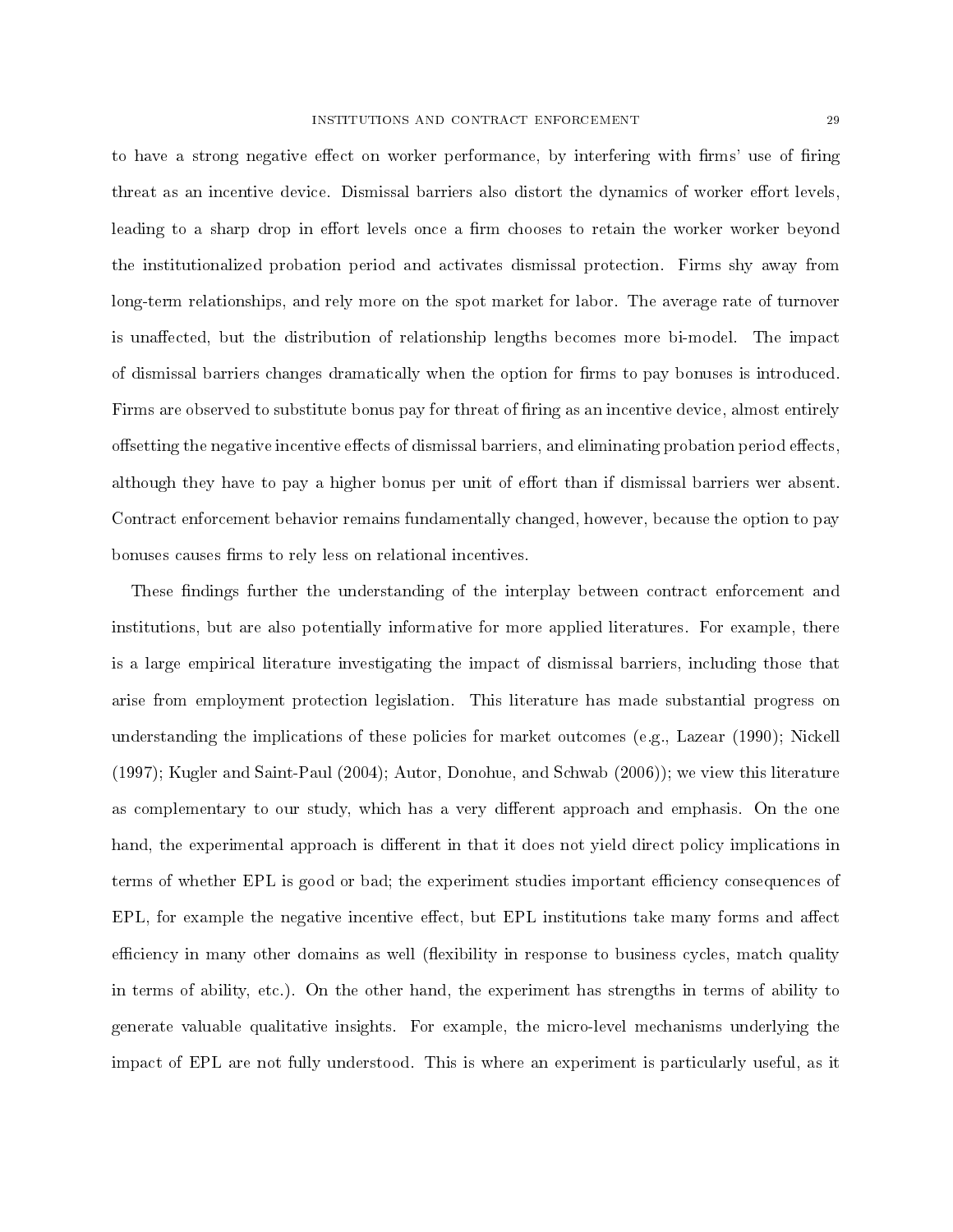allows an investigation of these mechanisms in great detail, as well as clearly exogenous variation in the institutional setting.

One way that the experiment contributes in this area is by providing supporting evidence for the classic Coasian prediction of Lazear (1990), that parties will be able to arrange side payments to circumvent the negative impacts of EPL, given sufficiently many contractual instruments. We find the resilience of the market striking, given that it takes only the addition of a single contractual instrument to largely undo the negative effects of EPL. Other aspects of firm behavior, such as the observed shift from relational incentives to the spot market for labor, also represent a Coasian response. Notably, this latter feature is in line with empirical evidence that strong EPL is associated with increased reliance of firms on temporary help agencies (Blanchard and Landier  $(2002)$ ; Cahuc and Postel-Vinay  $(2002)$ ; Autor  $(2003)$ ). The probation period effect is also in line with field evidence; measuring worker effort levels in the field is difficult, but Ichino and Riphan (2005) provide supporting evidence for the probation effect, in the form of a sharp increase in absenteeism once workers make it past the probation period for EPL in Italy. For studing EPL in the field, the experiment suggests that the impact of EPL insititutions may be heterogeneous, varying strongly depending on details of the contract enforcement problem in a given employment relationship, In particular, the impact of EPL may vary depending on the presence or absence of bonus pay, or other forms of deferred compensation.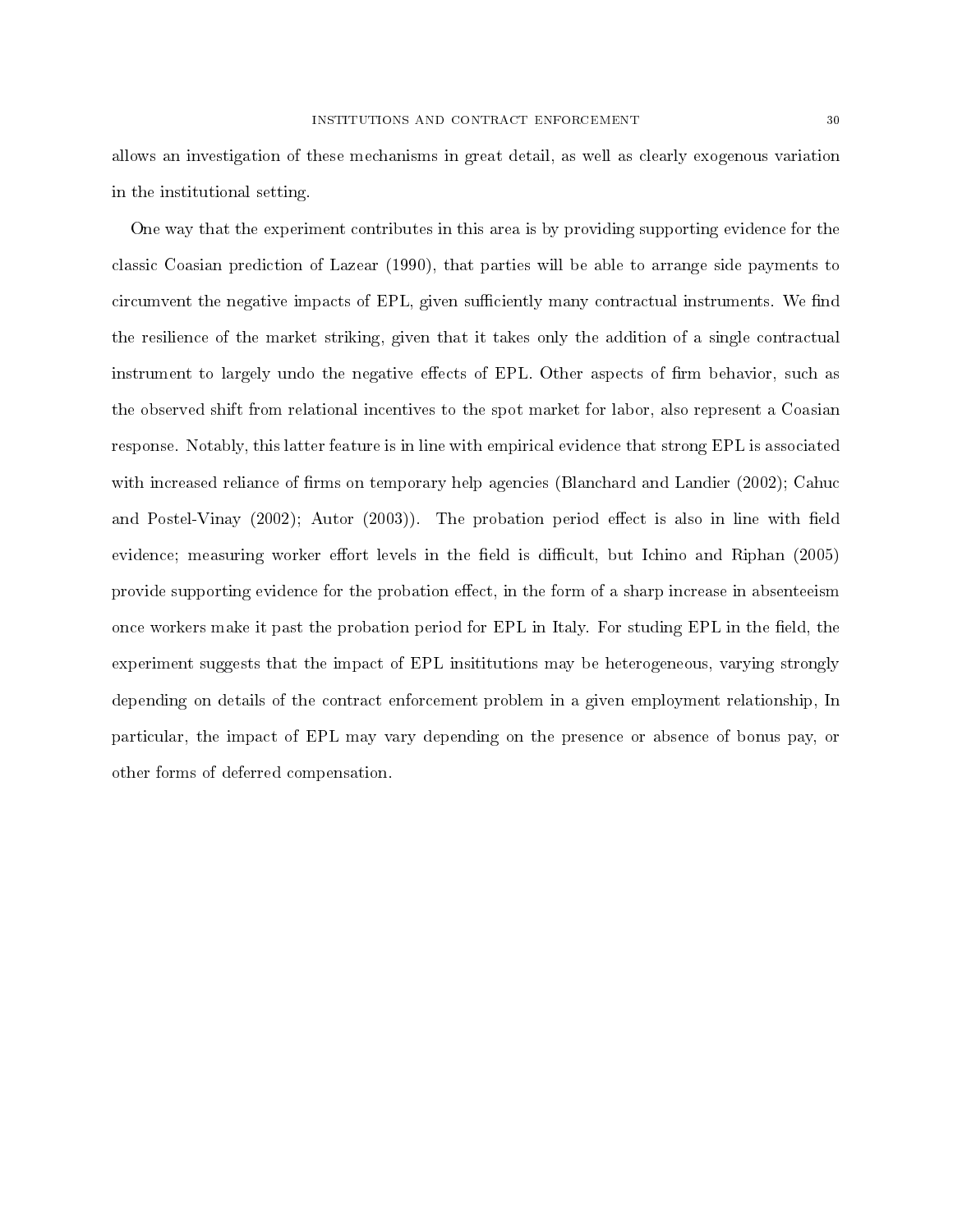#### **REFERENCES**

- Autor, D. H. (2003). Outsourcing at will: The contribution of unjust dismissal doctrine to the growth of employment outsourcing. Journal of Labor Economics  $21(1)$ , 1–42.
- Autor, D. H., J. J. Donohue, and S. J. Schwab (2006, May). The costs of wrongful-discharge laws. Forthcoming Review of Economics and Statistes  $88(2)$ , 211-231.
- Baker, G., R. Gibbons, and K. J. Murphy (1994, November). Subjective performance measures in optimal incentive contracts. The Quarterly Journal of Economics 109(439), 1125–1156.
- Blanchard, O. and A. Landier (2002, June). The perverse effects of partial labor market reform: Fixed-term contracts in france. The Economic Journal 112(480), F214–F244.
- Bowles, S. (1985). The production process in a competitive economy: Walrasian, neo-hobbesian, and marxian models. Journal of Economic Literature 75, 16-36.
- Brown, M., A. Falk, and E. Fehr (2004, May). Relational contracts and the nature of market interactions. *Econometrica*  $72(3)$ ,  $747-780$ .
- Bull, C. (1987). The existence of self-enforcing implicit contracts. Quarterly Journal of Econom $ics$  102, 147-159.
- Cahuc, P. and F. Postel-Vinay (2002, February). Temporary jobs, employment protection and labor market performance. Labour Economics  $9(1)$ , 63-91.
- Chevalier, J. and G. Ellison (1997, Dec.). Risk taking by mutual funds as a response to incentives. Journal of Political Economy  $105(6)$ , 1167-1200.
- Chevalier, J. and G. Ellison (1999). Career concerns of mutual fund managers. The Quarterly Journal of Economics  $114$ , 389-432.
- Dixit, A. (2003, Mar). On modes of economic governance. *Econometrica*  $\gamma_1(2)$ , 449–481.
- Fehr, E. and A. Falk (1999, February). Wage rigidity in a competitive incomplete contract market. Journal of Political Economy  $107(1)$ , 106-34.
- Fehr, E. and S. Gächter (2000, Summer). Fairness and retaliation: The economics of reciprocity. Journal of Economic Perspectives  $14(3)$ , 159-181.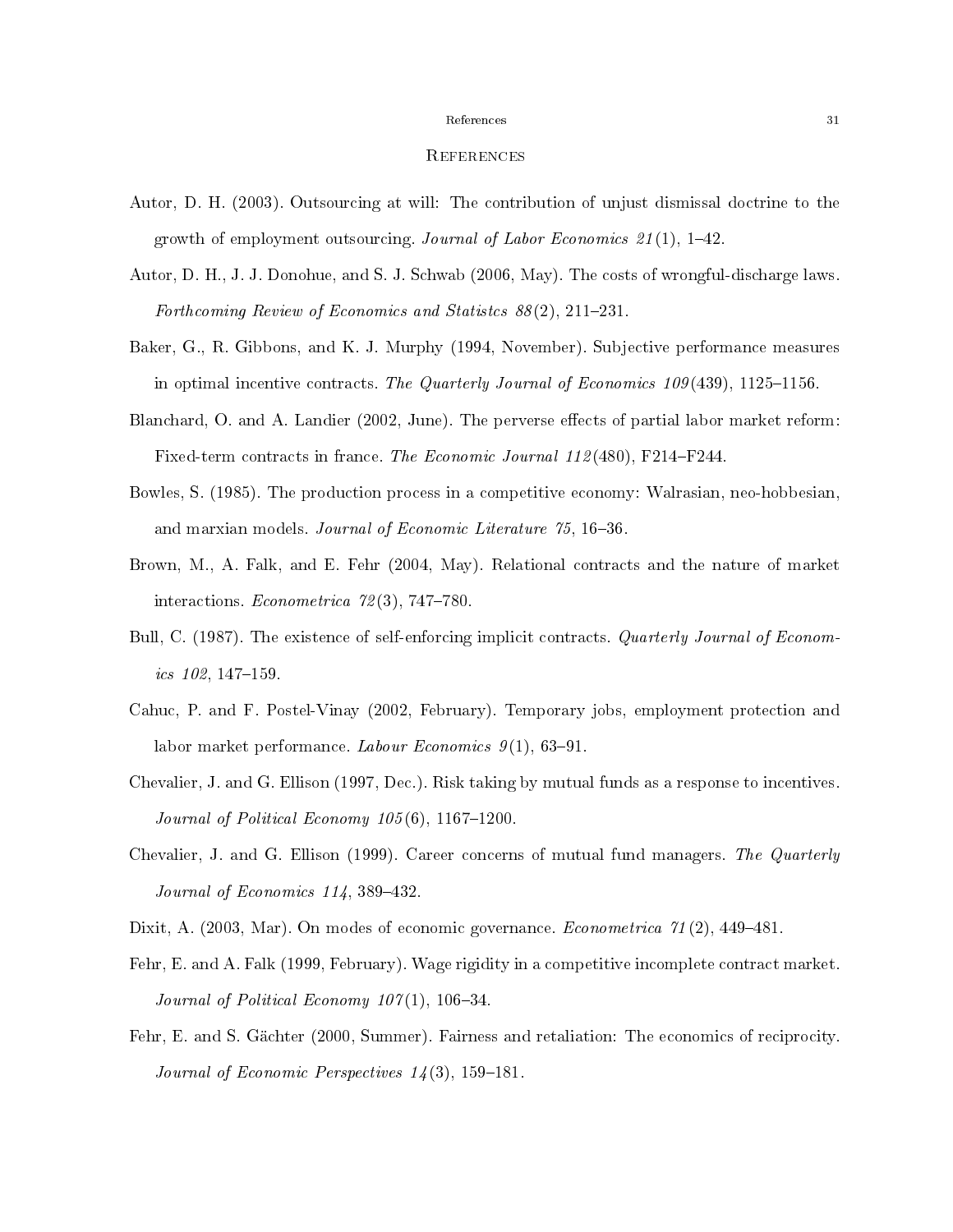- Fehr, E., S. Gächter, and G. Kirchsteiger (1997, July). Reciprocity as a contract enforcement device: Experimental evidence. *Econometrica*  $65(4)$ , 833–860.
- Fehr, E., G. Kirchsteiger, and A. Riedl (1993). Does fairness prevent market clearing? an experimental investigation. Quarterly Journal of Economics 108, 437-460.
- Fehr, E., A. Klein, and K. Schmidt (2007, January). Fairness and contract design. Econometrica  $75(1)$ , 121-154.
- Fischbacher, U. (2007, June). z-tree: Zurich toolbox for ready-made economic experiments. Experimental Economics  $10(2)$ , 171-178.
- Gintis, H. (1976). The nature of the labor exchange and the theory of capitalist production. Review of Radical Political Economics 8, 36–54.
- Hart, O. D. and B. Holmström (1987). The theory of contracts. In T. Bewley (Ed.), Advances in Economic Theory: Fifth World Congress., pp. 71-155. Cambridge, U.K.: Cambridge University Press.
- Hong, H. and J. D. Kubik (2003). Analyzing the analysts: Career concerns and biased earnings forecasts. Journal of Finance 58, 313-351.
- Ichino, A. and R. T. Riphan (2005, March). The Effect of Employment Protection on Worker Effort - A Comparison of Absenteeism During and After Probation. Journal of the European Economic Association  $3(1)$ , 120-143.
- Klein, B. and K. Leffler (1981). The role of market forces in assuring contractual performance. Journal of Political Economy 89,  $615-641$ .
- Krueger, A. B. (1991, July). The evolution of unjust-dismissal legislation in the united states. Industrial and Labor Relations Review  $44(4)$ , 644-60.
- Kugler, A. D. and G. Saint-Paul (2004). How do firing costs affect worker flows in a world with adverse selection? Journal of Labor Economics  $22(3)$ , 553-583.
- Lazear, E. P. (1990, August). Job security provisions and employment. Quarterly Journal of  $Economics\ 105(3),\ 699-726.$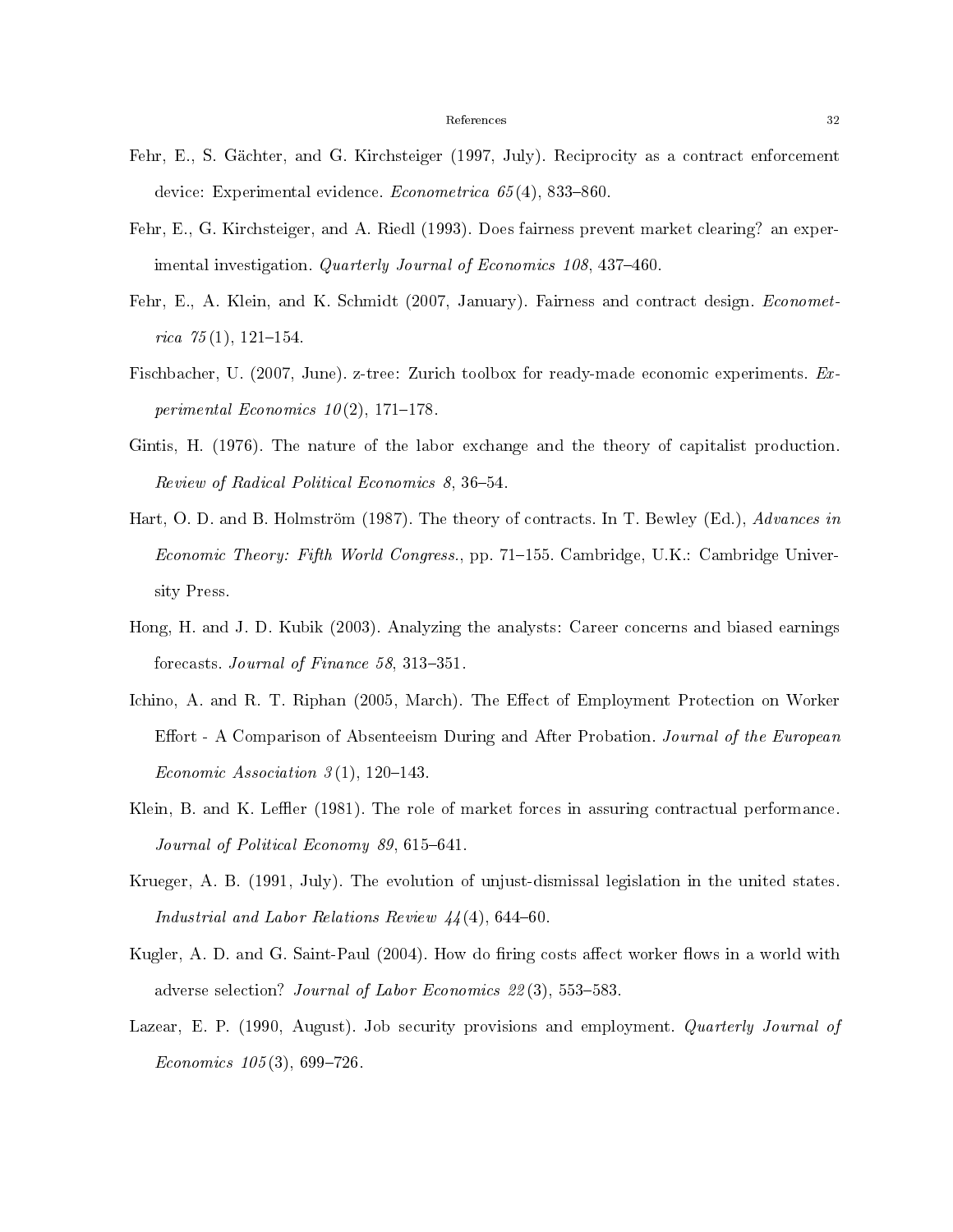- MacLeod, W. B. (2005). Regulation or markets? the case of employment contracts. Cesifo Economic Studies  $51(1)$ , 1-46.
- MacLeod, W. B. and J. M. Malcomson (1989, March). Implicit contracts, incentive compatibility, and involuntary unemployment. Econometrica  $57(2)$ , 447-480.
- MacLeod, W. B. and J. M. Malcomson (1993, September). Investments, holdup, and the form of market contracts. American Economic Review  $83(4)$ , 811-837.
- MacLeod, W. B. and J. M. Malcomson (1998, June). Motivation and markets. American Economic  $Review 88(3), 388-411.$
- MacLeod, W. B. and V. Nakavachara (2007, June). Legal default rules: The case of wrongful discharge laws. Economic Journal 117, F1-F62.
- Mincer, J. (1962). On-the-job training: Cost, returns and some implications. Journal of Political Economy  $70(5)$ , 50-79.
- Nickell, S. (1997, Summer). Unemployment and labor market rigidities: Europe versus north america. Journal of Economic Perspectives  $11(3)$ , 55-74.
- Shapiro, C. and J. E. Stiglitz (1984, June). Equilibrium unemployment as a worker discipline device. American Economic Review  $74(3)$ , 433-444.
- Williamson, O. E., M. L. Wachter, and J. E. Harris (1975, Spring). Understanding the employment relation: The analysis of idiosyncratic exchange. Bell Journal of Economics  $6(1)$ , 250–278.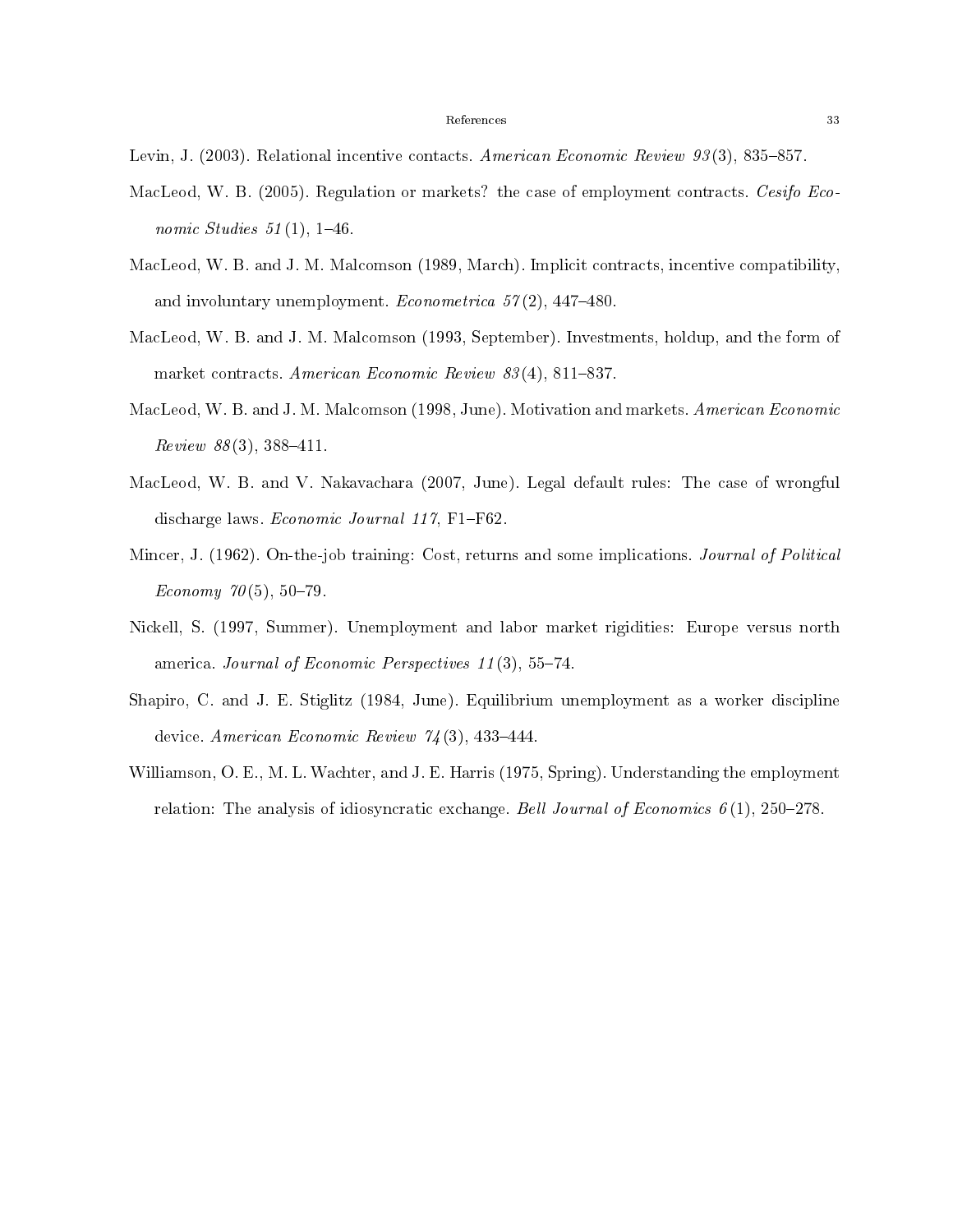

FIGURE 1



FIGURE 2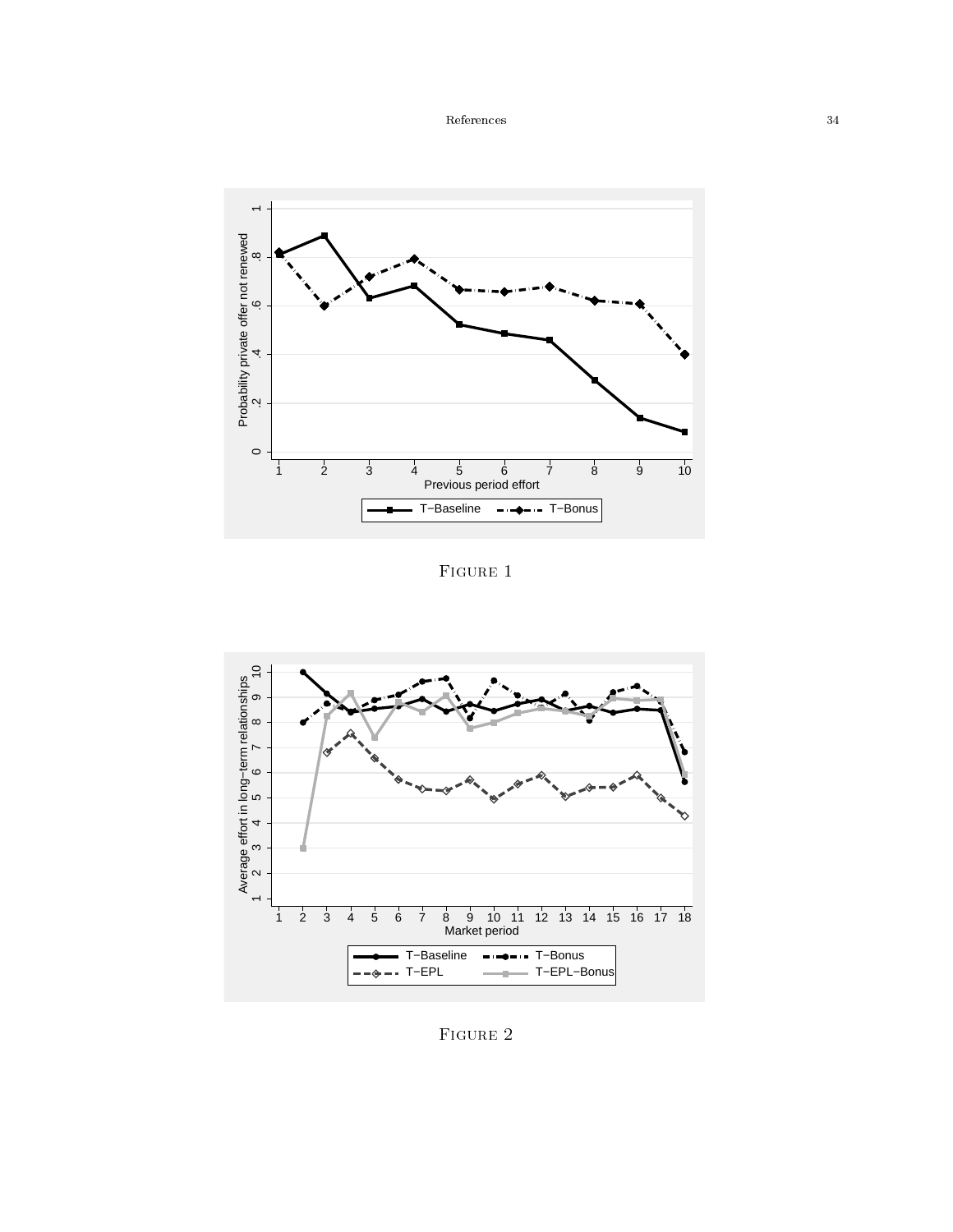

Figure 3



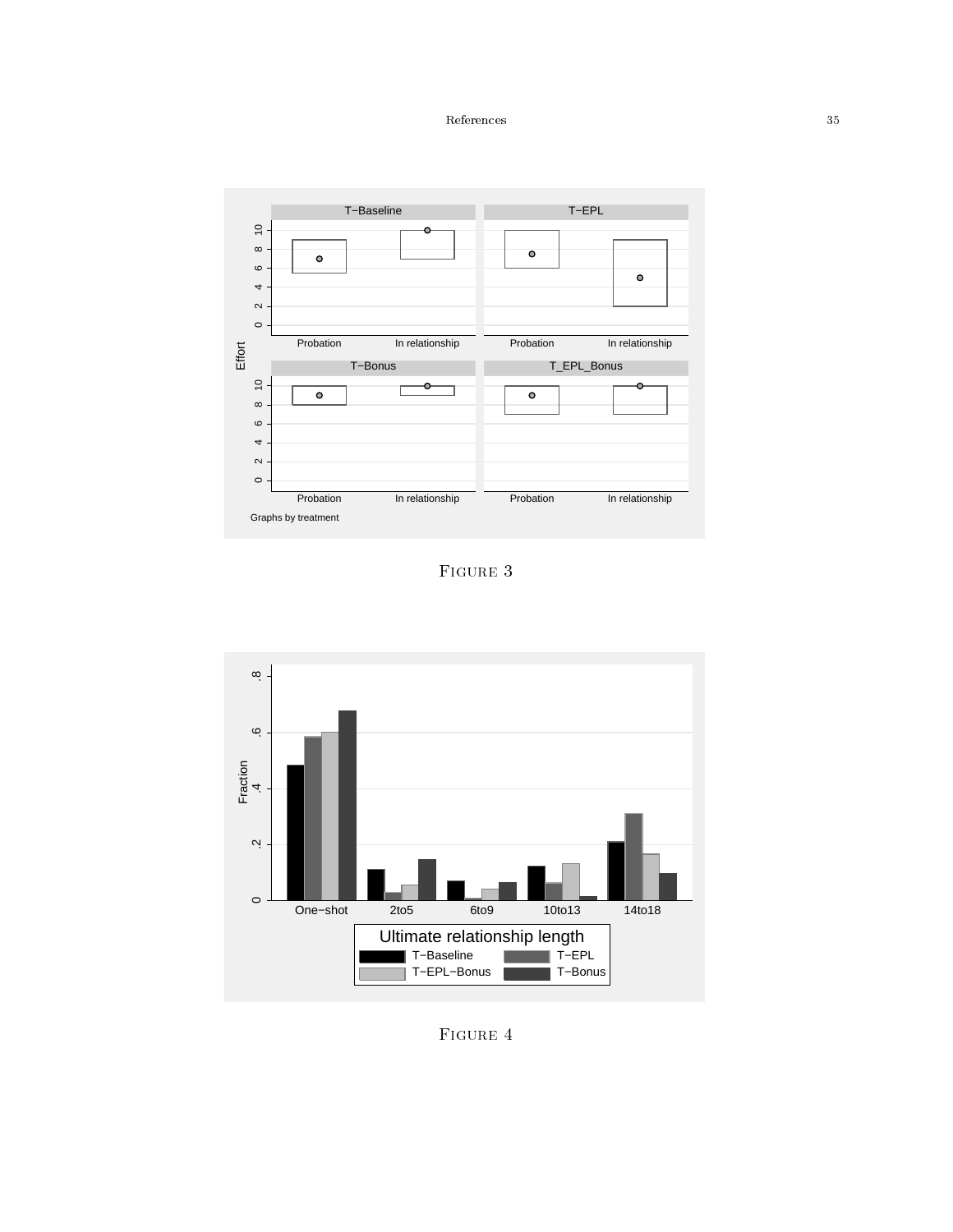

Figure 5



Figure 6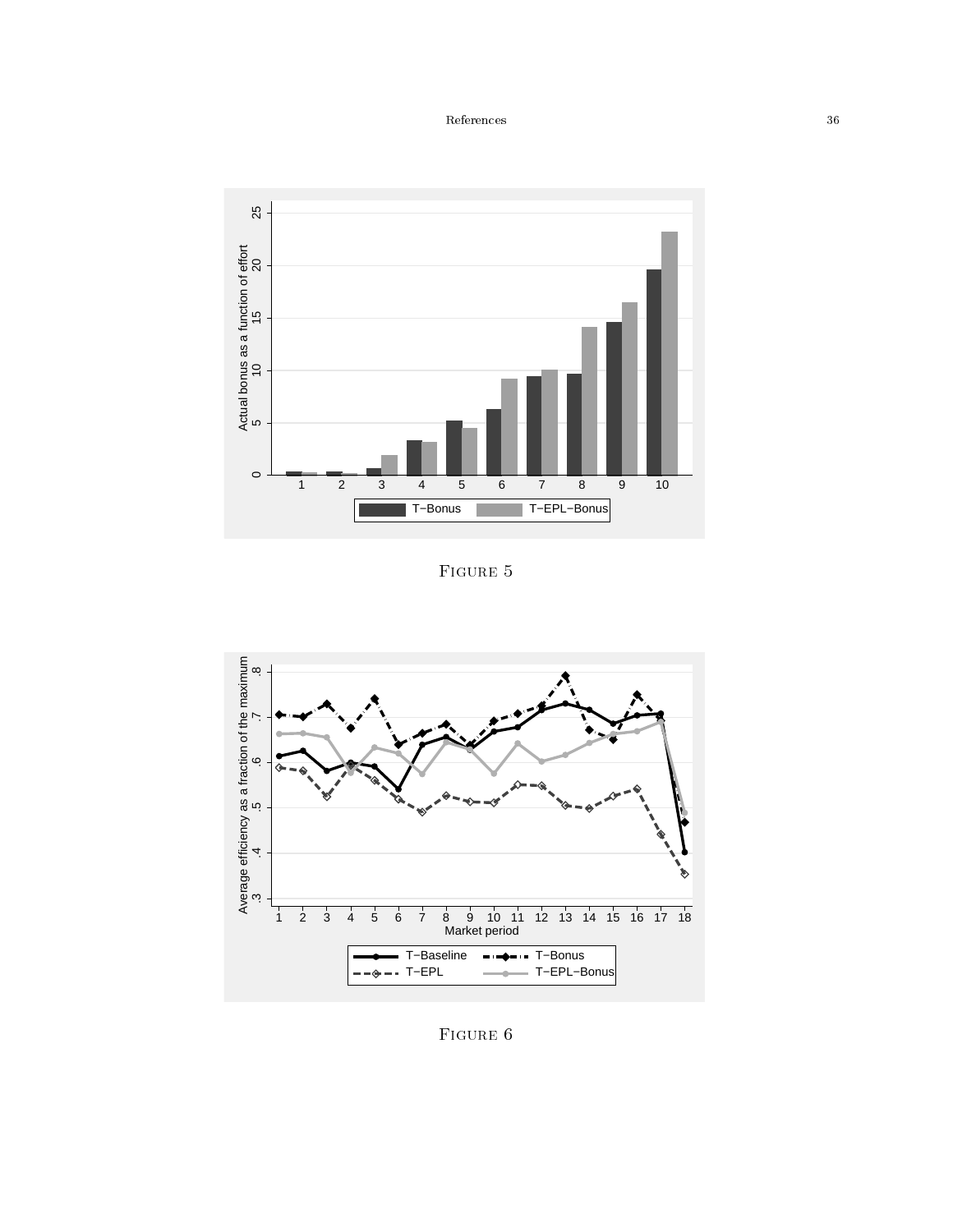| Dependent variable:                          |                               |                               | Effort in long-term relationships |                       |                       |                           |
|----------------------------------------------|-------------------------------|-------------------------------|-----------------------------------|-----------------------|-----------------------|---------------------------|
|                                              | T-EPL vs. T-Baseline          |                               |                                   | T-EPL-Bonus vs. T-EPL |                       | T-EPL-Bonus vs T-Baseline |
| T-EPL                                        | (1)<br>$-4.794***$<br>[1.248] | (2)<br>$-2.989***$<br>[0.876] | (3)                               | (4)                   | (5)                   | (6)                       |
| T-EPL-Bonus                                  |                               |                               | 4.992 ***<br>[1.171]              | $3.569***$<br>[1.310] | $-0.17$<br>[1.038]    | $-1.093$<br>[0.842]       |
| Wage                                         |                               | $0.224***$<br>[0.024]         |                                   |                       |                       |                           |
| Total offered compensation                   |                               |                               |                                   | 0.1<br>[0.062]        |                       | $0.117**$<br>[0.051]      |
| Period                                       |                               | 0.424<br>[0.264]              |                                   | 0.277<br>[0.340]      |                       | $0.449**$<br>[0.222]      |
| Period squared                               |                               | $-0.026**$<br>[0.011]         |                                   | $-0.019$<br>[0.013]   |                       | $-0.026***$<br>[0.009]    |
| Constant                                     | $9.607***$<br>[0.939]         | $-2.493$<br>[1.976]           | 4.778 ***<br>[0.804]              | 0.196<br>$[2.521]$    | $9.633***$<br>[0.994] | 2.584<br>[2.773]          |
| Log pseudo-likelihood<br><b>Observations</b> | $-1167$<br>618                | -982<br>618                   | -1046<br>551                      | $-1023$<br>551        | -984<br>603           | $-932$<br>603             |

| н | I<br>L |  |  |
|---|--------|--|--|
|---|--------|--|--|